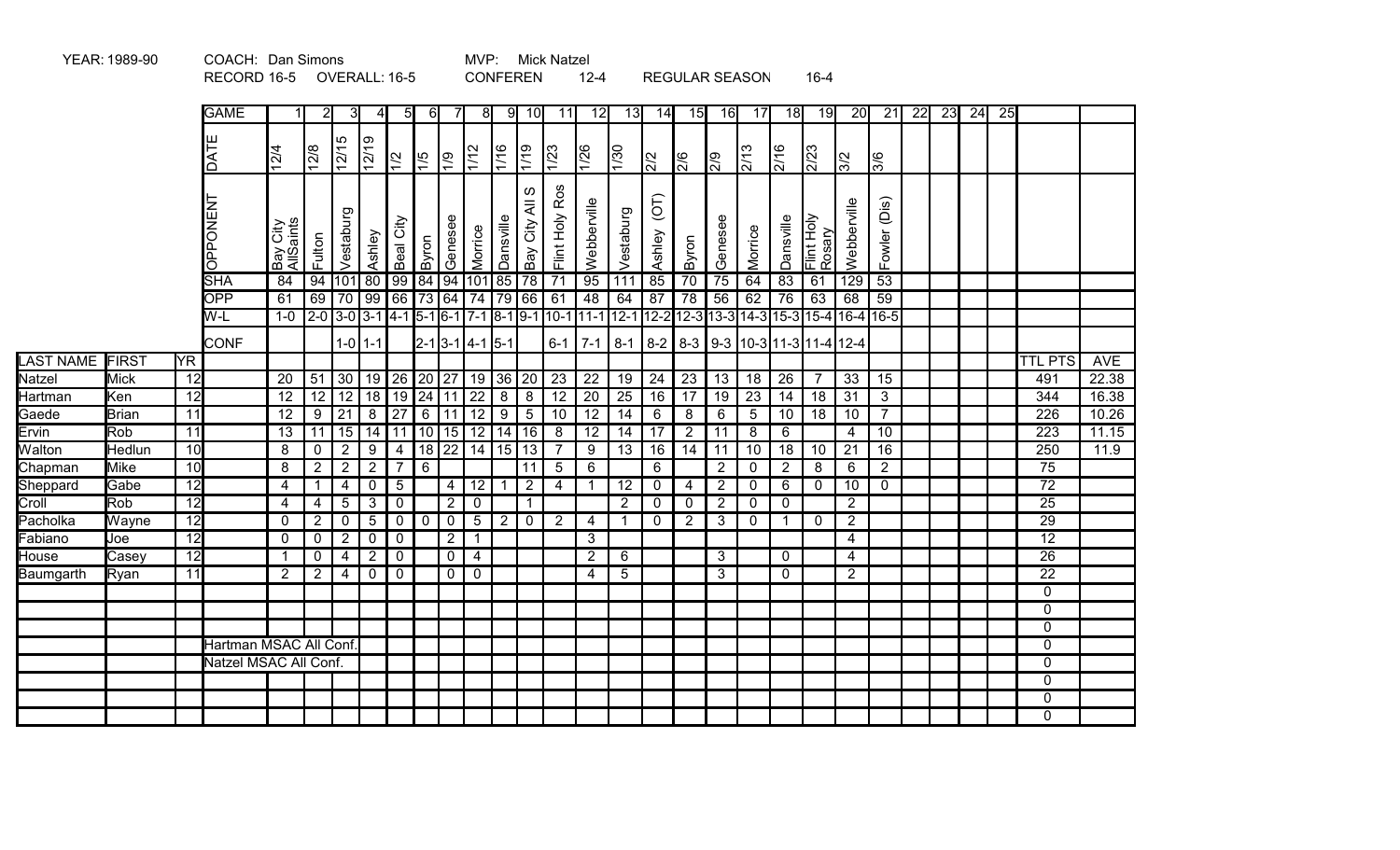|                             | YEAR: 1988-89 |                 | COACH: Dan Simons         |                    |                 |                 |                 |                                 |                |                |                         |                |                 |                         | MVP: Wayne Pacholka     |                |                  |                  |                 |                 |                 |                   |                                                                                                                                  |                 |                 |                 |    |    |                    |                 |            |
|-----------------------------|---------------|-----------------|---------------------------|--------------------|-----------------|-----------------|-----------------|---------------------------------|----------------|----------------|-------------------------|----------------|-----------------|-------------------------|-------------------------|----------------|------------------|------------------|-----------------|-----------------|-----------------|-------------------|----------------------------------------------------------------------------------------------------------------------------------|-----------------|-----------------|-----------------|----|----|--------------------|-----------------|------------|
|                             |               |                 | RECORD 9-12 OVERALL: 9-12 |                    |                 |                 |                 |                                 |                |                |                         |                | <b>CONFEREN</b> |                         |                         |                |                  | REGULAR SEAS9-11 |                 |                 |                 |                   |                                                                                                                                  |                 |                 |                 |    |    |                    |                 |            |
|                             |               |                 | <b>GAME</b>               |                    |                 |                 |                 | 5                               | 61             |                | 81                      | 91             | 10 <sub>l</sub> | 11                      | 12                      | 13             | 14               | 15               | 16              | 17              | 18              | 19                | 20                                                                                                                               | $\overline{21}$ | $\overline{22}$ | $\overline{23}$ | 24 | 25 | $\overline{26}$ 27 |                 |            |
|                             |               |                 | DATE                      | 12/2               | 2/6             | $\sqrt{2/9}$    | $\frac{12}{13}$ | 12/28                           | 12/30          | $ \tilde{z} $  | ¦€                      | $\frac{10}{2}$ | $\frac{1}{1}$   | 1/24                    | $\frac{1}{27}$          | $\sqrt{31}$    | $\sqrt{3}$       | $\frac{1}{2}$    | $\frac{1}{270}$ | $\frac{1}{214}$ | $\frac{2}{17}$  | $\overline{2/21}$ | $\frac{1}{2/24}$                                                                                                                 | 2/27            |                 |                 |    |    |                    |                 |            |
|                             |               |                 | <b>OPPONENT</b>           | Morley<br>Stanwood | Shepherd        | Vestaburg       |                 | Ashley<br>Whitemore<br>Presscot | AuGres         | Beal City      | Bay City All<br> Saints | AuGres         | Morrice         | Beal City               | ₹<br>Bay City<br>Saints | Baldwin        | AuGres           | Fulton           | Vestaburg       | Merrill (OT)    | Baldwin         | Ashley (OT)       | Merrill                                                                                                                          | Fowler          |                 |                 |    |    |                    |                 |            |
|                             |               |                 | <b>SHA</b>                | 67                 | 49              |                 |                 | 65   65   80                    | 68             | 73             |                         | 75 62          | 79              | 60                      | 48                      |                | 55               | 82               | 64              | 69              | 60              | 73                | 66                                                                                                                               | $\overline{46}$ |                 |                 |    |    |                    |                 |            |
|                             |               |                 | OPP                       | $\overline{82}$    | 79              |                 |                 | 42 76 65 62 91 66 56            |                |                |                         |                | $\overline{57}$ |                         | 97 64                   |                | 62               | $\boxed{66}$     | $ 49\rangle$    |                 | 71 59           | $\overline{76}$   | $\overline{74}$                                                                                                                  | $\overline{70}$ |                 |                 |    |    |                    |                 |            |
|                             |               |                 | W-L<br><b>CONF</b>        |                    |                 |                 |                 |                                 |                |                |                         |                |                 |                         |                         |                |                  |                  |                 |                 |                 |                   | $0-1$ $0-2$ $1-2$ $1-3$ $2-3$ $3-3$ $3-4$ $4-4$ $5-4$ $6-4$ $6-5$ $6-6$ $6-7$ $6-8$ $7-8$ $8-8$ $8-9$ $9-9$ $9-10$ $9-11$ $9-12$ |                 |                 |                 |    |    |                    |                 |            |
| LAST NAME FIRST             |               | <b>YR</b>       |                           |                    |                 |                 |                 |                                 |                |                |                         |                |                 |                         |                         |                |                  |                  |                 |                 |                 |                   |                                                                                                                                  |                 |                 |                 |    |    |                    | <b>TTL PTS</b>  | <b>AVE</b> |
| Pacholka                    | Wayne         | 11              |                           | $\overline{7}$     | 9               | 9               | 6               |                                 | 20 17          | 7 <sup>1</sup> | $11 \mid 2$             |                | 12              | $6\phantom{1}6$         | 9                       |                | $6 \mid 11$      | 27               |                 |                 | 13   16   17    | 10                | 16                                                                                                                               | $\overline{13}$ |                 |                 |    |    |                    | 244             | 11.6       |
| Rush                        | Aaron         | $\overline{12}$ |                           | $\overline{2}$     | $\overline{13}$ | $\overline{6}$  |                 | $12$ 10 14                      |                | $\overline{4}$ |                         | $10$   13      | $\sqrt{13}$     | 10                      | $\overline{8}$          | $\mathbf{1}$   | $\overline{111}$ | $\sqrt{10}$      | $\overline{10}$ |                 | $\overline{17}$ | $\overline{26}$   | $\overline{3}$                                                                                                                   | $6\overline{6}$ |                 |                 |    |    |                    | 199             | 9.9        |
| Natzel                      | <b>Mick</b>   | $\overline{11}$ |                           | 34                 | 10              | 16              | $\overline{17}$ | 10 10                           |                | 23             |                         | $16$ 18        | $\sqrt{33}$     | 8                       | $\overline{7}$          | 20             | 8                | $\overline{7}$   | $\overline{18}$ | 11              | 16              | $\overline{18}$   | $\overline{16}$                                                                                                                  | 9               |                 |                 |    |    |                    | 325             | 15.5       |
| <b>Hartman</b>              | Ken           | $\overline{11}$ |                           | 4                  | $\mathbf 0$     | $\overline{13}$ | $\overline{8}$  | 17                              | $\overline{5}$ | 13             | 12 11                   |                | 10              | $\overline{7}$          | $\overline{6}$          | $\overline{4}$ | $\overline{9}$   | $\overline{12}$  | 4               | $\overline{15}$ | $\overline{4}$  | 6                 | 3                                                                                                                                | 4               |                 |                 |    |    |                    | 167             | 7.9        |
| Ervin                       | John          | $\overline{12}$ |                           | 4                  | $\mathbf 0$     | $\overline{2}$  | $\overline{7}$  | 6                               | $\overline{5}$ | 11             | 4                       | $\sqrt{5}$     | $\mathbf 1$     | 5                       | $\overline{5}$          | $\overline{0}$ | 6                | 10               | $\overline{5}$  | $\overline{0}$  |                 | $\overline{6}$    | $\overline{2}$                                                                                                                   | $\overline{2}$  |                 |                 |    |    |                    | 86              |            |
| Carson                      | John          | 12              |                           | $\overline{14}$    | $\mathbf{3}$    | $\overline{6}$  |                 |                                 |                |                | $\overline{2}$          | 6              | $\mathbf 0$     | $\overline{5}$          | $\overline{2}$          | $\overline{2}$ | 6                | 6                | 6               | $\overline{2}$  | 4               | $\overline{2}$    | $\overline{4}$                                                                                                                   | $\mathbf 0$     |                 |                 |    |    |                    | $\overline{70}$ |            |
| <b>Hackett</b>              | Ted           | 12              |                           | 0                  | 8               | $\overline{3}$  | 4               | 5                               | 17             | 10             | 19                      | $\overline{7}$ | $\overline{4}$  | $\overline{\mathbf{4}}$ | $\mathbf 0$             | 0 <sup>1</sup> | $\overline{4}$   | $\overline{4}$   | $\overline{2}$  | $\pmb{0}$       |                 |                   | 4                                                                                                                                | $\overline{4}$  |                 |                 |    |    |                    | 99              |            |
| $\overline{\mathsf{H}}$ ire | <b>Mike</b>   | 12              |                           | $\overline{2}$     | $\overline{2}$  | $\overline{5}$  | 11              | $\overline{4}$                  | $\mathbf 0$    | $\mathbf{1}$   | $\mathbf{1}$            |                | $\mathbf 0$     | 6                       | $\overline{6}$          | 9              |                  | $\overline{4}$   | 4               | $\overline{25}$ | $\overline{2}$  | $5\phantom{.0}$   | 6                                                                                                                                | 8               |                 |                 |    |    |                    | 101             |            |
| Sheppard                    | Gabe          | 11              |                           | $\mathbf 0$        | $\mathbf 0$     | $\mathbf 0$     | $\mathbf 0$     | $\overline{2}$                  | $\mathbf 0$    | $\overline{4}$ |                         | $0$ 0          | $\mathbf 0$     | $\overline{7}$          | $\mathbf{1}$            | $\overline{6}$ |                  | $\mathbf 0$      | $\mathbf 0$     |                 |                 |                   | $\overline{2}$                                                                                                                   | $\mathbf 0$     |                 |                 |    |    |                    | $\overline{22}$ |            |
| Ruggles                     | John          | 11              |                           | $\mathbf 0$        | $\overline{2}$  | $\overline{3}$  | $\mathbf 0$     | $\mathbf 0$                     | $\mathsf 0$    | $\mathbf 0$    |                         |                | $\mathbf 0$     | $\mathsf 0$             | $\mathsf 0$             |                |                  | $\mathbf 0$      | $\mathbf 0$     |                 |                 |                   |                                                                                                                                  | $\mathbf 0$     |                 |                 |    |    |                    | 5               |            |
| Croll                       | Rob           | $\overline{11}$ |                           | $\mathbf 0$        | $\overline{2}$  | $\overline{2}$  | $\mathbf 0$     | 4                               |                |                |                         |                | $\overline{4}$  | $\overline{0}$          | $\overline{2}$          |                |                  | $\overline{2}$   | $\mathbf 0$     |                 |                 |                   | 4                                                                                                                                |                 |                 |                 |    |    |                    | $\overline{20}$ |            |
| Fabiano                     | Joe           | $\overline{11}$ |                           |                    | $\mathbf 0$     |                 | $\mathbf 0$     | $\mathbf 0$                     |                | $\mathbf 0$    |                         |                | $\overline{2}$  | $\overline{2}$          | $\overline{2}$          | $\overline{2}$ |                  | $\mathbf 0$      | $\overline{2}$  |                 |                 |                   | 3                                                                                                                                |                 |                 |                 |    |    |                    | $\overline{13}$ |            |
| Paholak                     | <b>Chris</b>  | $\overline{11}$ |                           |                    | $\mathbf 0$     |                 |                 |                                 |                | $\mathbf 0$    |                         |                |                 |                         |                         |                |                  |                  |                 |                 |                 |                   |                                                                                                                                  |                 |                 |                 |    |    |                    | $\overline{0}$  |            |
| Wood                        | Greg          | $\overline{12}$ |                           |                    |                 |                 |                 |                                 |                |                |                         |                |                 |                         |                         |                |                  |                  |                 |                 |                 |                   | 3                                                                                                                                | $\mathbf{0}$    |                 |                 |    |    |                    | $\overline{3}$  |            |
|                             |               |                 |                           |                    |                 |                 |                 |                                 |                |                |                         |                |                 |                         |                         |                |                  |                  |                 |                 |                 |                   |                                                                                                                                  |                 |                 |                 |    |    |                    | $\overline{0}$  |            |
|                             |               |                 |                           |                    |                 |                 |                 |                                 |                |                |                         |                |                 |                         |                         |                |                  |                  |                 |                 |                 |                   |                                                                                                                                  |                 |                 |                 |    |    |                    | $\mathbf 0$     |            |
|                             |               |                 |                           |                    |                 |                 |                 |                                 |                |                |                         |                |                 |                         |                         |                |                  |                  |                 |                 |                 |                   |                                                                                                                                  |                 |                 |                 |    |    |                    | $\mathbf 0$     |            |
|                             |               |                 |                           |                    |                 |                 |                 |                                 |                |                |                         |                |                 |                         |                         |                |                  |                  |                 |                 |                 |                   |                                                                                                                                  |                 |                 |                 |    |    |                    | $\mathbf{0}$    |            |
|                             |               |                 |                           |                    |                 |                 |                 |                                 |                |                |                         |                |                 |                         |                         |                |                  |                  |                 |                 |                 |                   |                                                                                                                                  |                 |                 |                 |    |    |                    | $\mathbf 0$     |            |
|                             |               |                 |                           |                    |                 |                 |                 |                                 |                |                |                         |                |                 |                         |                         |                |                  |                  |                 |                 |                 |                   |                                                                                                                                  |                 |                 |                 |    |    |                    | $\mathbf 0$     |            |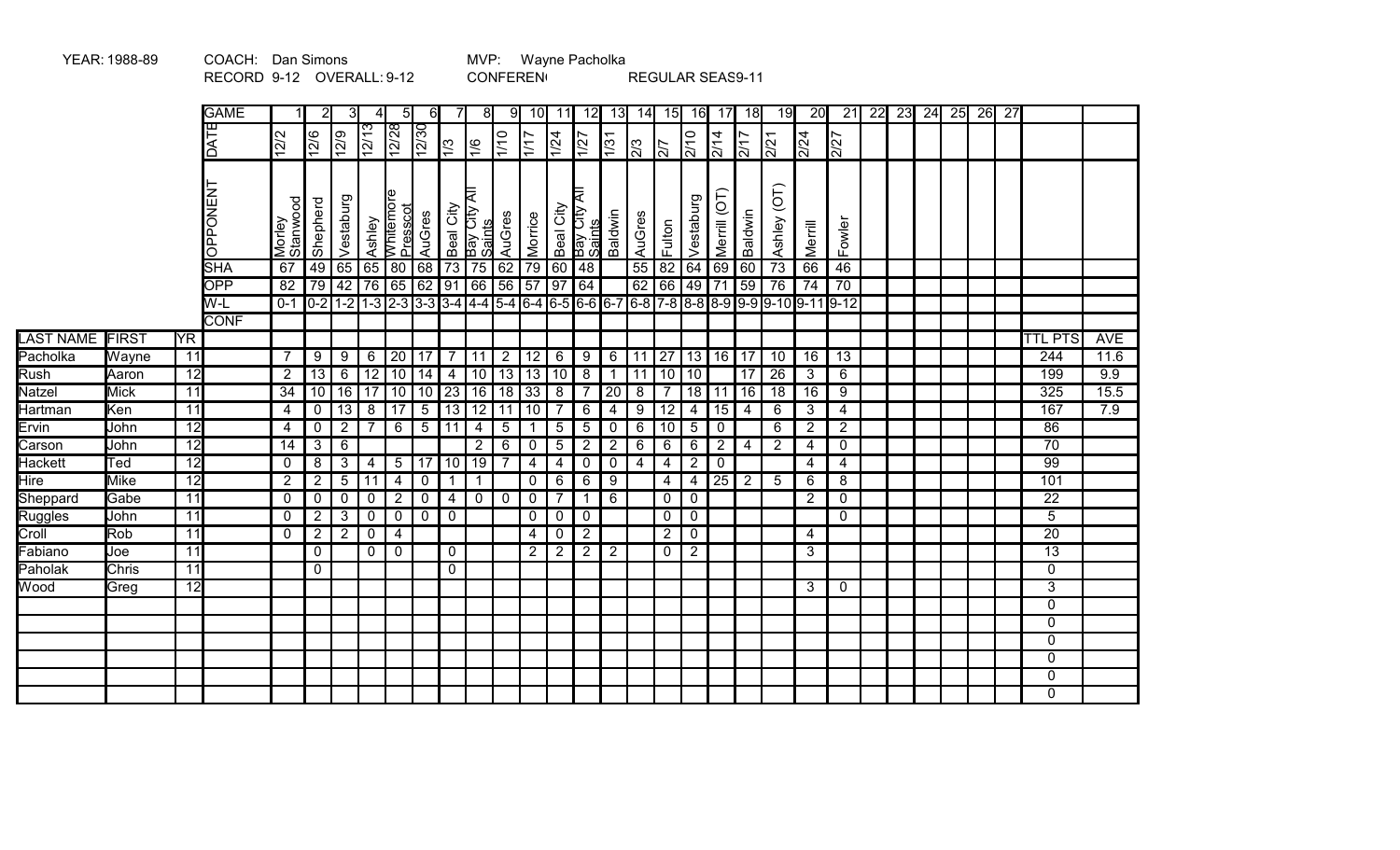|                       | YEAR: 1987-88                                                       |                       | COACH: Mike Gray |                           | <b>Geoff Pollack</b>      |                           |                                  |                           |                                  |                                     |                                  |                           |                                   |                |                           |                           |                                |                                                        |                                              |                           |                                  |                |                                |                               |                 |  |  |  |  |  |                       |  |
|-----------------------|---------------------------------------------------------------------|-----------------------|------------------|---------------------------|---------------------------|---------------------------|----------------------------------|---------------------------|----------------------------------|-------------------------------------|----------------------------------|---------------------------|-----------------------------------|----------------|---------------------------|---------------------------|--------------------------------|--------------------------------------------------------|----------------------------------------------|---------------------------|----------------------------------|----------------|--------------------------------|-------------------------------|-----------------|--|--|--|--|--|-----------------------|--|
|                       | RECORD 4-17<br>OVERALL: 4-17<br><b>CONFERENCE</b><br>$6 \mid$<br>81 |                       |                  |                           |                           |                           |                                  |                           |                                  |                                     |                                  |                           |                                   |                |                           |                           |                                | REGULAR SEASON4-16                                     |                                              |                           |                                  |                |                                |                               |                 |  |  |  |  |  |                       |  |
|                       |                                                                     |                       | <b>GAME</b>      | 3                         |                           | 5                         | 91                               | <b>10</b>                 | 11                               | 12                                  | 13                               | 14I                       | - 15I                             | 16             | 17                        | 18                        | 19                             | $\overline{20}$                                        | $\overline{21}$                              | $\overline{22}$           | 23                               | 24             | 25                             | 26                            | $\overline{27}$ |  |  |  |  |  |                       |  |
|                       |                                                                     |                       | DATE             | 12/4                      | 12/11                     | 12/18                     | $\sqrt{2/29}$                    | $\sqrt{273}$              | 1/5                              | $\sqrt{8}$                          | $\sqrt{1/2}$                     | $\frac{1}{16}$            | $\frac{1}{22}$                    | 1/23           | $\overline{1/29}$         | $\frac{2}{2}$             | $\frac{1}{2}$                  |                                                        |                                              |                           | 2/26                             |                | 3/4                            | $\frac{1}{3}$                 |                 |  |  |  |  |  |                       |  |
|                       |                                                                     |                       | OPPONENT         | Morley<br>Satnwood        | Vestaburg                 | Ashley                    | ဇ<br>Shepherd<br>Clare           | ☺<br>Clare<br>Clare       | Beal City                        | Bay City<br>AllSaints<br>Portland 9 | lഗ<br>ဖာ<br>Patrick's            | $\overline{C}$<br>Baldwin | Beal City                         | Shepherd       | Bay City<br>AllSaints     | Montabella                | Fulton                         | Breckenridge                                           | Valley Lutheren                              | Ashley                    | AuGres                           | Vestaburg      | Baldwin                        | Fowler                        |                 |  |  |  |  |  |                       |  |
|                       |                                                                     |                       | SHA              | 52                        | 56                        | 54                        | $\overline{36}$                  | 67                        | 49                               | 63                                  | 53                               | 61                        | 60                                | 43             | 47                        | $\overline{53}$           | $\overline{55}$                | 33                                                     | 63                                           | $\overline{75}$           | 75                               | 59             | 71                             | 47                            |                 |  |  |  |  |  |                       |  |
|                       |                                                                     |                       | <b>OPP</b>       | 71                        | 64                        | 60                        | 63                               | 61                        | 81                               | 70                                  | 68                               | 67                        | 85                                | 69             | 70                        | $\overline{79}$           | 51                             | 70                                                     | 67                                           | 68                        | $\overline{59}$                  | 63             | 81                             | $\overline{73}$               |                 |  |  |  |  |  |                       |  |
|                       |                                                                     |                       | W-L              |                           |                           |                           | $0-1$ $0-2$ $0-3$ $0-4$          | $1 - 4$                   | $1-5$                            |                                     | $1-6$ 1-7 1-8                    |                           | $1-9$                             |                |                           |                           |                                | 1-10 1-11 1-12 2-12 2-13 2-14 3-14 4-14 4-15 4-16 4-17 |                                              |                           |                                  |                |                                |                               |                 |  |  |  |  |  |                       |  |
|                       |                                                                     |                       | <b>CONF</b>      |                           |                           |                           |                                  |                           |                                  |                                     |                                  |                           |                                   |                |                           |                           |                                |                                                        |                                              |                           |                                  |                |                                |                               |                 |  |  |  |  |  |                       |  |
| <b>LAST NAME</b>      | FIRST                                                               | <b>YR</b>             |                  |                           |                           |                           |                                  |                           |                                  |                                     |                                  |                           |                                   |                |                           |                           |                                |                                                        |                                              |                           |                                  |                |                                |                               |                 |  |  |  |  |  | <b>TTL PTS</b>        |  |
| Pollak                | Geoff                                                               | 12                    |                  | 17                        | 21                        | 17                        | 12                               | 12                        | 16                               | 21                                  | 19                               | 20                        | 21                                | 13             | 11                        | 21                        | 27                             | 8                                                      | 11                                           | 25                        | 24                               | 14             | 17                             | 16                            |                 |  |  |  |  |  | 363                   |  |
| Hartman               | Kevin<br>Chris                                                      | 12<br>$\overline{12}$ |                  | 10<br>6                   | 10                        | 6<br>$\overline{11}$      | $\overline{2}$<br>$\overline{7}$ | 11<br>10                  | $\overline{2}$<br>$\overline{2}$ | X                                   | $\overline{2}$<br>$\overline{4}$ | $\overline{2}$            | $\overline{4}$<br>$\overline{13}$ | 5              | 10                        | $\mathbf 0$               | $\pmb{\mathsf{X}}$             | $\overline{0}$                                         | $\mathbf 0$                                  | X                         | $\overline{2}$<br>$\overline{2}$ | 0<br>0         | $\boldsymbol{\mathsf{x}}$      | $\mathbf 0$<br>$\overline{2}$ |                 |  |  |  |  |  | 66<br>$\overline{92}$ |  |
| Gray                  | <b>Matt</b>                                                         | 12                    |                  | 6                         | 6<br>6                    | $\overline{2}$            | $\mathbf{0}$                     | 10                        | $\overline{2}$                   | $\overline{4}$                      | 4                                | 14<br>8                   | 8                                 | 4              | 3<br>3                    | 4                         | $\boldsymbol{\mathsf{X}}$<br>2 | $\boldsymbol{\mathsf{x}}$<br>$\overline{0}$            | $\boldsymbol{\mathsf{x}}$<br>$\overline{13}$ | $\mathsf{x}$<br>8         |                                  | 3 <sup>1</sup> | $\mathbf 0$<br>$5\phantom{.0}$ | 9                             |                 |  |  |  |  |  | 104                   |  |
| Baumgarth<br>McDonald | Pat                                                                 | $\overline{12}$       |                  | 8                         | 6                         | $\overline{4}$            | $\Omega$                         | $5\phantom{.0}$           | $2^{\circ}$                      | 4<br>0                              | $\Omega$                         | $\Omega$                  | $\mathbf{0}$                      | 4<br>$\Omega$  | $\overline{2}$            | $\mathbf 0$<br>4          | 8                              | $\mathbf 0$                                            | $\overline{6}$                               | 1                         | $\overline{2}$                   | 2 <sup>1</sup> | $\mathbf 0$                    | $\mathbf{0}$                  |                 |  |  |  |  |  | 50                    |  |
| Natzel                | <b>Mick</b>                                                         | 10                    |                  | $\boldsymbol{\mathsf{x}}$ |                           |                           |                                  | $\overline{2}$            | 6                                | 18                                  | 6                                | 6                         | 0                                 | $\overline{2}$ | 10                        | $\overline{4}$            | 8                              | $\overline{0}$                                         | 10                                           | 10                        | $\boldsymbol{\mathsf{x}}$        | 8              | 14                             | $\overline{2}$                |                 |  |  |  |  |  | 106                   |  |
| Pacholka              | Wayne                                                               | 11                    |                  | $\mathsf{x}$              | X<br>4                    | x<br>$\overline{12}$      | X<br>5                           | 15                        | 1                                | 9                                   | 11                               | 9                         | $\overline{2}$                    | 4              | $\overline{2}$            | 12                        | $\overline{4}$                 | 11                                                     | 5                                            | 10                        | 11                               | 6              | 13                             | 4                             |                 |  |  |  |  |  | 150                   |  |
| McCann                | Mark                                                                | 12                    |                  | $\boldsymbol{\mathsf{x}}$ | X                         | 0                         | 0                                | $\overline{2}$            | $2^{\circ}$                      | 7                                   | 3                                | 2                         | $\Omega$                          | X              | $\boldsymbol{\mathsf{x}}$ | $\pmb{\mathsf{x}}$        | $\pmb{\mathsf{X}}$             | $\overline{0}$                                         | $\pmb{\mathsf{X}}$                           | $\mathbf 0$               | $\mathbf 0$                      | 0              | $\mathbf 0$                    | $\mathbf 0$                   |                 |  |  |  |  |  | $\overline{16}$       |  |
| MacDonald             | <b>Brad</b>                                                         | $\overline{12}$       |                  | $\mathbf{0}$              | 3                         | $\overline{2}$            | $\sqrt{2}$                       | $\boldsymbol{\mathsf{x}}$ | $\overline{2}$                   | $\boldsymbol{\mathsf{x}}$           | $\mathbf{0}$                     | X                         | $\Omega$                          | 3              | $\mathbf 0$               | -1                        | $\pmb{\mathsf{X}}$             | 4                                                      | $\overline{7}$                               | 17                        | 9                                | 8              | 12                             | 4                             |                 |  |  |  |  |  | 74                    |  |
| Carson                | John                                                                | 11                    |                  | $\overline{2}$            | 0                         | 0                         | 3                                | $\boldsymbol{\mathsf{x}}$ | $\overline{2}$                   | X                                   | 0                                | X                         | 10                                | 4              | $\overline{4}$            | $\mathbf 0$               | 6                              | $\overline{2}$                                         | 1                                            | $\boldsymbol{\mathsf{X}}$ | 8                                | 9              | $\overline{2}$                 | $\mathbf 0$                   |                 |  |  |  |  |  | $\overline{53}$       |  |
| Ervin                 | John                                                                | 11                    |                  | 3                         | 0                         | $\mathbf 0$               | 0                                | $\boldsymbol{\mathsf{x}}$ | -1                               | $\boldsymbol{\mathsf{x}}$           | $\mathbf{0}$                     | X                         | $\mathbf 0$                       |                | $\overline{2}$            | 3                         | X                              | $\mathbf 0$                                            | $\boldsymbol{\mathsf{x}}$                    | $\pmb{\mathsf{X}}$        | 2                                | 0              | $\boldsymbol{\mathsf{x}}$      | $\boldsymbol{\mathsf{X}}$     |                 |  |  |  |  |  | $\overline{12}$       |  |
| <b>Hackett</b>        | Ted                                                                 | 11                    |                  | 0                         | $\pmb{\mathsf{x}}$        | 0                         | 4                                | $\boldsymbol{\mathsf{x}}$ | 4                                | $\boldsymbol{\mathsf{x}}$           | 3                                | X                         | $\overline{2}$                    | 3              | $\overline{0}$            | $\mathbf 0$               | $\pmb{\mathsf{X}}$             | $\mathbf 0$                                            | X                                            | $\boldsymbol{\mathsf{X}}$ | 4                                | 0              | $\mathbf 0$                    | $\overline{2}$                |                 |  |  |  |  |  | $\overline{22}$       |  |
| Hire                  | <b>Mike</b>                                                         | 11                    |                  | $\boldsymbol{\mathsf{X}}$ | $\boldsymbol{\mathsf{x}}$ | $\boldsymbol{\mathsf{x}}$ | X                                | $\boldsymbol{\mathsf{x}}$ | $\overline{2}$                   | $\boldsymbol{\mathsf{x}}$           | 0                                | X                         | $\mathbf 0$                       | $\mathbf{0}$   | $\mathbf 0$               | $\overline{2}$            | X                              | 4                                                      | $\boldsymbol{\mathsf{x}}$                    | $\pmb{\mathsf{X}}$        | 0                                | 0              | $\mathbf{3}$                   | 8                             |                 |  |  |  |  |  | 19                    |  |
| Beltinck              | <b>Mike</b>                                                         | 11                    |                  | $\mathbf 0$               | $\boldsymbol{\mathsf{x}}$ | $\mathbf 0$               | -1                               | $\boldsymbol{\mathsf{x}}$ | 1                                | $\mathsf{x}$                        | $\mathbf 1$                      | X                         | $\boldsymbol{\mathsf{x}}$         | X              | $\boldsymbol{\mathsf{x}}$ | $\boldsymbol{\mathsf{X}}$ | X                              | $\pmb{\mathsf{X}}$                                     | $\mathsf{x}$                                 | $\mathsf{x}$              | X                                | X              | $\boldsymbol{\mathsf{x}}$      | $\boldsymbol{\mathsf{x}}$     |                 |  |  |  |  |  | 3                     |  |
| Hartman               | Ken                                                                 | 10                    |                  | $\boldsymbol{\mathsf{x}}$ |                           | X                         | $\boldsymbol{\mathsf{x}}$        | X                         | X                                | X                                   | X                                | X                         | 0                                 | 0              | $\mathbf 0$               | $\overline{2}$            | 0                              | $\pmb{\mathsf{X}}$                                     | $\boldsymbol{\mathsf{x}}$                    | $\boldsymbol{\mathsf{X}}$ | X                                | X              | $\pmb{\mathsf{X}}$             | $\pmb{\mathsf{X}}$            |                 |  |  |  |  |  | $\overline{2}$        |  |
| Rush                  | Aran                                                                | 11                    |                  | $\mathbf{0}$              | $\boldsymbol{\mathsf{x}}$ | $\mathbf 0$               | $\mathbf 0$                      | $\mathbf 0$               | 4                                | $\boldsymbol{\mathsf{x}}$           | $\mathbf 0$                      | $\boldsymbol{\mathsf{x}}$ | $\boldsymbol{\mathsf{x}}$         | X              | $\boldsymbol{\mathsf{x}}$ | $\boldsymbol{\mathsf{x}}$ | $\pmb{\chi}$                   | $\overline{4}$                                         | $\overline{10}$                              | 4                         | $\overline{4}$                   | $\overline{9}$ | $\overline{5}$                 | $\mathbf 0$                   |                 |  |  |  |  |  | 40                    |  |
|                       |                                                                     |                       |                  |                           |                           |                           |                                  |                           |                                  |                                     |                                  |                           |                                   |                |                           |                           |                                |                                                        |                                              |                           |                                  |                |                                |                               |                 |  |  |  |  |  | $\mathbf{0}$          |  |
|                       |                                                                     |                       |                  |                           |                           |                           |                                  |                           |                                  |                                     |                                  |                           |                                   |                |                           |                           |                                |                                                        |                                              |                           |                                  |                |                                |                               |                 |  |  |  |  |  | $\Omega$              |  |
|                       |                                                                     |                       |                  |                           |                           |                           |                                  |                           |                                  |                                     |                                  |                           |                                   |                |                           |                           |                                |                                                        |                                              |                           |                                  |                |                                |                               |                 |  |  |  |  |  | $\mathbf{0}$          |  |
|                       |                                                                     |                       |                  |                           |                           |                           |                                  |                           |                                  |                                     |                                  |                           |                                   |                |                           |                           |                                |                                                        |                                              |                           |                                  |                |                                |                               |                 |  |  |  |  |  | $\mathbf{0}$          |  |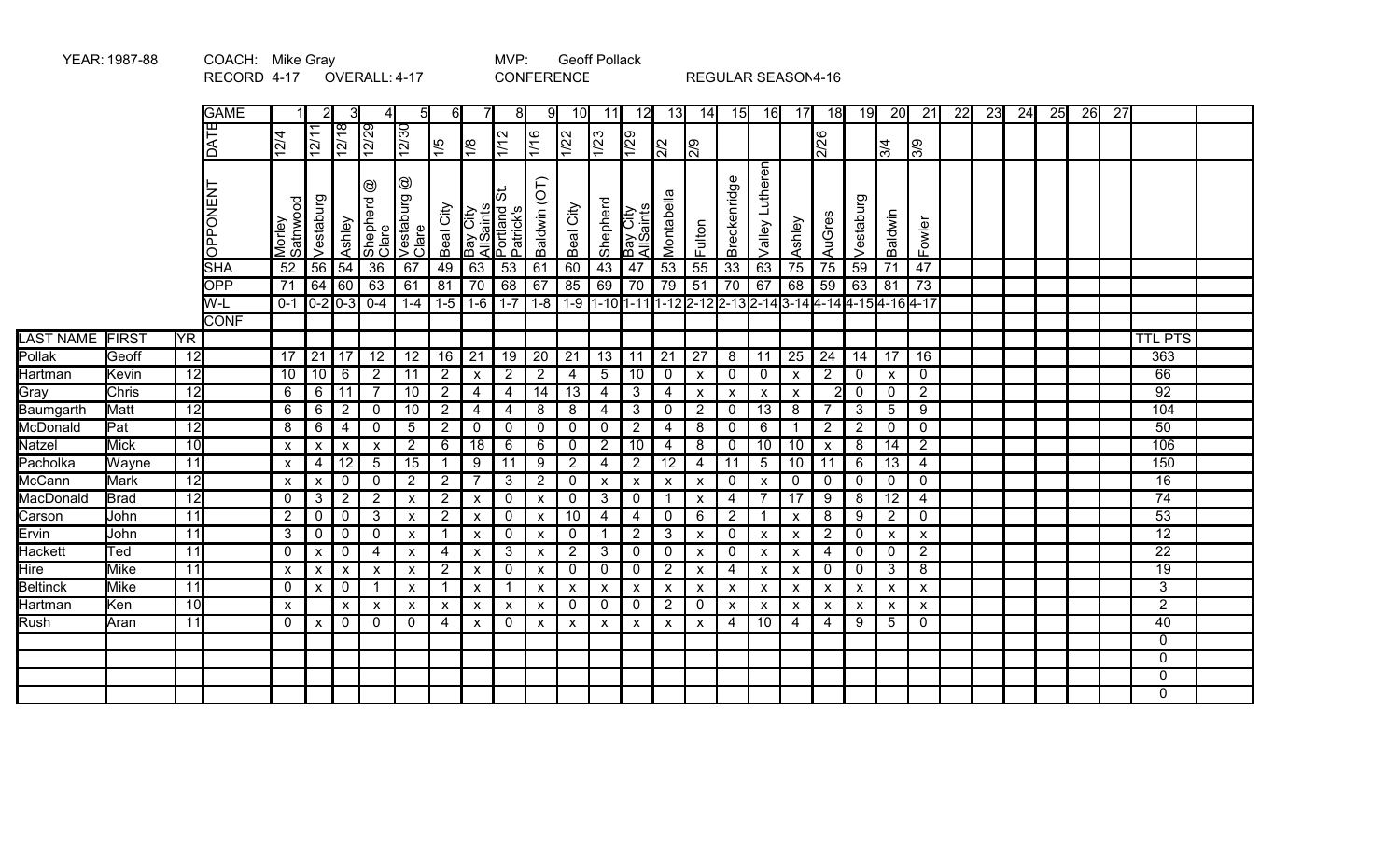|            |             |                        | RECORD 10-13 OVERALL: 10-13 |                           |                           |                           |                       |                                    |                           |                           |                | <b>CONFEREN</b>                        |                           |                 |                    |                    |                           | REGULAR SEASOI8-12                                      |                 |                 |                             |                 |                           |                           |                                                                                                                       |                 |       |    |    |    |                  |                  |
|------------|-------------|------------------------|-----------------------------|---------------------------|---------------------------|---------------------------|-----------------------|------------------------------------|---------------------------|---------------------------|----------------|----------------------------------------|---------------------------|-----------------|--------------------|--------------------|---------------------------|---------------------------------------------------------|-----------------|-----------------|-----------------------------|-----------------|---------------------------|---------------------------|-----------------------------------------------------------------------------------------------------------------------|-----------------|-------|----|----|----|------------------|------------------|
|            |             |                        | <b>GAME</b>                 |                           |                           | 31                        | 4                     | 51                                 | 6                         |                           | 8 <sup>1</sup> |                                        | $9$ 10                    | 11              | 12                 | 13                 | 14                        | 15                                                      | 16              | 17              | 18                          | 19              | 20                        | 21                        | 22                                                                                                                    |                 | 23 24 | 25 | 26 | 27 |                  |                  |
|            |             |                        | DATE                        |                           |                           |                           |                       |                                    |                           |                           |                |                                        |                           |                 |                    |                    |                           |                                                         |                 |                 |                             |                 |                           |                           |                                                                                                                       |                 |       |    |    |    |                  |                  |
|            |             |                        | <b>OPPONENT</b>             | Morley<br>Stanwood        | Fulton                    | Baldwin                   | Ashley                | $\frac{a}{a}$<br>Montabe           | Evart                     | Shepherd                  | Beal City      | Bay City<br>AllSaints<br>$\frac{1}{2}$ | Fowler                    | Shepherd        | Baldwin            | Beal City          |                           | Portland <b>:</b><br>Patrick's<br>Bay City<br>AllSaints | Ashley          | Breckenridge    | Saginaw Valley<br>Leutheren | Vestaburg       | Vestaburg                 | Vestaburg                 | Fulton                                                                                                                | Fowler          |       |    |    |    |                  |                  |
|            |             |                        | <b>SHA</b>                  | $\overline{57}$           | 59                        | 68<br>62                  | $\overline{77}$<br>47 | $\overline{76}$<br>$\overline{82}$ | $\overline{45}$           | $\overline{43}$           | 64             | 55<br>78 68                            | 41                        | 54              | $\overline{75}$    | 58                 | 44                        | 53                                                      | $\overline{57}$ | 51              | $\overline{76}$             | $\overline{73}$ | 67                        | 66                        | 61                                                                                                                    | 35              |       |    |    |    |                  |                  |
|            |             |                        | <b>OPP</b><br>W-L           | 58<br>$0 - 1$             | $\overline{37}$           |                           |                       |                                    | $\sqrt{49}$               | 69                        |                |                                        | $\overline{60}$           | 86              | 64                 | $\overline{52}$    | 53                        | 56                                                      | $\overline{51}$ | $\overline{75}$ | 92                          | 62              | 63                        | 50                        | $\overline{53}$<br>1-1 2-1 3-1 3-2 3-3 3-4 3-5 3-6 3-7 3-8 4-8 5-8 5-9 5-10 6-10 6-11 6-12 7-12 8-12 9-12 10-12 10-13 | 56              |       |    |    |    |                  |                  |
|            |             |                        | <b>CONF</b>                 |                           |                           |                           |                       |                                    |                           |                           |                |                                        |                           |                 |                    |                    |                           |                                                         |                 |                 |                             |                 |                           |                           |                                                                                                                       |                 |       |    |    |    |                  |                  |
| LAST NAME  | FIRST       | $\overline{\text{YR}}$ |                             |                           |                           |                           |                       |                                    |                           |                           |                |                                        |                           |                 |                    |                    |                           |                                                         |                 |                 |                             |                 |                           |                           |                                                                                                                       |                 |       |    |    |    | <b>TTL PTS</b>   | <b>AVE</b>       |
| Zimmerman  | B.J         | 12                     |                             | 16                        | 16                        | 14                        | 10                    | 14                                 | 4                         | 4                         | 11             | 13                                     | 14                        | 11              | 16                 | 4                  | 6                         | $\overline{7}$                                          | 8               | 11              | $\overline{2}$              | $\overline{2}$  | 4                         | 10                        | 16                                                                                                                    | 4               |       |    |    |    | $\overline{217}$ | 9.4              |
| Nivison    | Matt        | $\overline{12}$        |                             | 4                         | 8                         | 16                        | 8                     | 22                                 | 4                         | 18                        | 5              | 17                                     | 10                        | 15              | $\overline{16}$    | 17                 | 10                        | 13                                                      | 4               | 17              | $\overline{7}$              | $\overline{15}$ | 10                        | 4                         | 5                                                                                                                     | $\overline{2}$  |       |    |    |    | 247              | 10.7             |
| ∟ux Jr.    | Charlie     | $\overline{12}$        |                             | 0                         | $\overline{11}$           | 6                         | $\mathbf{1}$          | 4                                  | 8                         | 3                         | 8              | $\overline{2}$                         | -7                        | $\overline{2}$  | 4                  | 16                 | $5\phantom{.0}$           | 16                                                      | 8               | 10              | $\overline{2}$              | $\overline{12}$ | 10                        | $\overline{2}$            | 9                                                                                                                     | $\overline{5}$  |       |    |    |    | 151              | 6.6              |
| Trombley   | John        | $\overline{12}$        |                             | 8                         | $\overline{4}$            | $\overline{4}$            | 16                    | 14                                 | 6                         | $\sqrt{3}$                | 12             | 11                                     | $\overline{0}$            | $\,6$           | $\overline{12}$    | 8                  | $\pmb{\times}$            | $\pmb{\mathsf{X}}$                                      | 4               | X               | 14                          | $\overline{19}$ | 9                         | 10                        | 8                                                                                                                     | $\overline{12}$ |       |    |    |    | 180              | 9                |
| Arends     | <b>Mark</b> | $\overline{12}$        |                             | $\mathbf{0}$              | $\overline{2}$            | 0                         | 10                    | $\overline{2}$                     | 14                        | 6                         | $\overline{7}$ | $\overline{2}$                         | $\overline{2}$            | $\overline{2}$  | 0                  | $\mathbf 0$        | $\overline{10}$           | 6                                                       | $\overline{18}$ | $\overline{22}$ | 8                           | $\overline{14}$ | $\overline{18}$           | $\overline{22}$           | 4                                                                                                                     | 4               |       |    |    |    | 173              | 7.5              |
| Zimmerman  | Latte       | $\overline{12}$        |                             | X                         | $\boldsymbol{\mathsf{x}}$ | $\overline{2}$            | $\overline{2}$        | 5                                  | $\boldsymbol{\mathsf{x}}$ | $\overline{2}$            | 4              | 6                                      | $\overline{7}$            | $\overline{12}$ | 18                 | 9                  | 9                         | 9                                                       | 8               | 11              | $\pmb{\mathsf{X}}$          | $\pmb{\times}$  | 8                         | 14                        | 12                                                                                                                    | 4               |       |    |    |    | 142              | 7.9              |
| Sponseller | Jim         | 12                     |                             | 9                         | $\overline{2}$            | $\mathbf 0$               | 10                    | $\overline{2}$                     | 5                         | $\mathbf 0$               | 0              | $\mathbf 0$                            | -1                        | $\mathbf 0$     | $\overline{3}$     | $\overline{2}$     | $\mathbf 0$               | $\mathbf 0$                                             | $\overline{4}$  | $\mathbf 0$     | 6                           | $5\phantom{.0}$ | 8                         | $\overline{2}$            | $\overline{7}$                                                                                                        | $\overline{2}$  |       |    |    |    | 68               | $\overline{3}$   |
| Baumgarth  | Matt        | 11                     |                             | 14                        | $\overline{4}$            | 11                        | 14                    | X                                  | $\boldsymbol{\mathsf{x}}$ | $\boldsymbol{\mathsf{x}}$ | 10             | $\overline{2}$                         | $\mathbf 0$               | $\pmb{0}$       | 3                  | $\sqrt{2}$         | $\mathbf 0$               | $\mathbf 0$                                             | 0               | 0               | 4                           | $\pmb{0}$       | $\pmb{\mathsf{x}}$        | $\mathbf 0$               | $\boldsymbol{\mathsf{x}}$                                                                                             | 0               |       |    |    |    | 64               | 3.6              |
| Gray       | Chris       | 11                     |                             | 6                         | 6                         | $\overline{15}$           | $\mathbf 0$           | $\overline{13}$                    | $\overline{4}$            | 4                         | $\overline{7}$ | $\mathbf 0$                            | $\mathbf 0$               | $\overline{4}$  | $\pmb{0}$          | $\mathbf 0$        | $\sqrt{5}$                | $\overline{2}$                                          | $\overline{2}$  | $\overline{2}$  | 5                           | $6\phantom{1}6$ | $\pmb{\mathsf{x}}$        | $\overline{2}$            | $\pmb{\mathsf{X}}$                                                                                                    | $\mathbf 0$     |       |    |    |    | 83               | $\overline{4}$   |
| Hartman    | Kevin       | 11                     |                             | $\boldsymbol{\mathsf{x}}$ | $\overline{2}$            | $\mathbf 0$               | 4                     | $\boldsymbol{\mathsf{x}}$          | $\boldsymbol{\mathsf{x}}$ | $\mathbf 0$               | 0              | $\mathbf 0$                            | $\mathbf 0$               | $\pmb{0}$       | $\pmb{0}$          | $\pmb{\times}$     | $\pmb{\mathsf{X}}$        | $\boldsymbol{\mathsf{x}}$                               | $\mathbf 0$     | $\mathbf{1}$    | $\mathbf 0$                 | $\overline{0}$  | $\pmb{\chi}$              | $\boldsymbol{\mathsf{x}}$ | $\pmb{\chi}$                                                                                                          | $\mathbf 0$     |       |    |    |    | $\overline{7}$   | 0.5              |
| McDonald   | Pat         | 11                     |                             | X                         | $\mathbf 0$               | $\boldsymbol{\mathsf{x}}$ | $\mathbf 0$           | X                                  | $\boldsymbol{\mathsf{x}}$ | $\mathbf 0$               | 0              | $\mathbf 0$                            | $\overline{0}$            | $\pmb{0}$       | 0                  | $\pmb{\mathsf{x}}$ | $\pmb{\mathsf{X}}$        | $\pmb{\mathsf{x}}$                                      | $\mathbf 0$     | $\overline{2}$  | $\pmb{0}$                   | $\mathbf 0$     | $\boldsymbol{\mathsf{x}}$ | $\mathbf 0$               | $\boldsymbol{\mathsf{X}}$                                                                                             | $\mathbf 0$     |       |    |    |    | $\overline{2}$   | $\overline{0.2}$ |
| McDonald   | <b>Brad</b> | 11                     |                             | X                         | 4                         | 0                         | $\mathbf 0$           | X                                  | X                         | 2                         | 0              | $\overline{2}$                         | $\mathbf 0$               | $\mathbf 0$     | 0                  | $\mathbf 0$        | $\pmb{\mathsf{X}}$        | $\boldsymbol{\mathsf{x}}$                               | $\mathbf 1$     | $\mathbf 0$     | 3                           | $\mathbf 0$     | $\boldsymbol{\mathsf{x}}$ | 0                         | $\boldsymbol{\mathsf{x}}$                                                                                             | $\mathbf 0$     |       |    |    |    | $\overline{12}$  | 0.8              |
| McCann     | Mark        | $\overline{11}$        |                             | X                         | $\mathbf 0$               | $\boldsymbol{\mathsf{x}}$ | 0                     | X                                  | X                         | -1                        | 0              | $\mathbf 0$                            | $\mathbf 0$               | $\mathbf 0$     | X                  | X                  | $\boldsymbol{\mathsf{x}}$ | $\boldsymbol{\mathsf{x}}$                               | $\mathbf 0$     | $\mathbf 0$     | $\mathbf 0$                 | $\mathbf 0$     | $\boldsymbol{\mathsf{x}}$ | $\mathbf 0$               | $\boldsymbol{\mathsf{x}}$                                                                                             | $\mathbf 0$     |       |    |    |    | -1               | 0.1              |
| Saranut    | <b>Mike</b> | $\overline{12}$        |                             | X                         | $\mathbf 0$               | $\boldsymbol{\mathsf{x}}$ | $\pmb{\mathsf{X}}$    | $\pmb{\mathsf{x}}$                 | $\pmb{\times}$            | $\pmb{\mathsf{x}}$        | X              | $\boldsymbol{\mathsf{x}}$              | $\boldsymbol{\mathsf{x}}$ | $\overline{2}$  | $\pmb{\mathsf{X}}$ | $\pmb{\mathsf{x}}$ | $\pmb{\mathsf{X}}$        | $\pmb{\mathsf{X}}$                                      | 0               | X               | $\mathbf 0$                 | $\mathbf 0$     | $\pmb{\chi}$              | $\pmb{\mathsf{X}}$        | $\boldsymbol{\mathsf{X}}$                                                                                             | X               |       |    |    |    | $\overline{2}$   | 0.4              |
| Arnold     | <b>Mike</b> | $\overline{11}$        |                             | $\boldsymbol{\mathsf{x}}$ | $\mathbf 0$               | X                         | 0                     | X                                  | X                         | $\mathbf{0}$              | $\mathbf{0}$   | $\mathbf{0}$                           | $\mathbf 0$               | $\mathbf 0$     | $\mathsf{x}$       | X                  | $\boldsymbol{\mathsf{X}}$ | $\boldsymbol{\mathsf{x}}$                               | X               | X               | $\boldsymbol{\mathsf{x}}$   | X               | X                         | X                         | x                                                                                                                     | X               |       |    |    |    | $\mathbf{0}$     | $\mathbf{0}$     |
|            |             |                        |                             |                           |                           |                           |                       |                                    |                           |                           |                |                                        |                           |                 |                    |                    |                           |                                                         |                 |                 |                             |                 |                           |                           |                                                                                                                       |                 |       |    |    |    | $\Omega$         |                  |
|            |             |                        |                             |                           |                           |                           |                       |                                    |                           |                           |                |                                        |                           |                 |                    |                    |                           |                                                         |                 |                 |                             |                 |                           |                           |                                                                                                                       |                 |       |    |    |    | $\mathbf 0$      |                  |
|            |             |                        |                             |                           |                           |                           |                       |                                    |                           |                           |                |                                        |                           |                 |                    |                    |                           |                                                         |                 |                 |                             |                 |                           |                           |                                                                                                                       |                 |       |    |    |    | $\mathbf 0$      |                  |
|            |             |                        |                             |                           |                           |                           |                       |                                    |                           |                           |                |                                        |                           |                 |                    |                    |                           |                                                         |                 |                 |                             |                 |                           |                           |                                                                                                                       |                 |       |    |    |    | $\mathbf 0$      |                  |
|            |             |                        |                             |                           |                           |                           |                       |                                    |                           |                           |                |                                        |                           |                 |                    |                    |                           |                                                         |                 |                 |                             |                 |                           |                           |                                                                                                                       |                 |       |    |    |    | $\Omega$         |                  |

YEAR: 1986-87 COACH: Mike Gray COACH: MVP: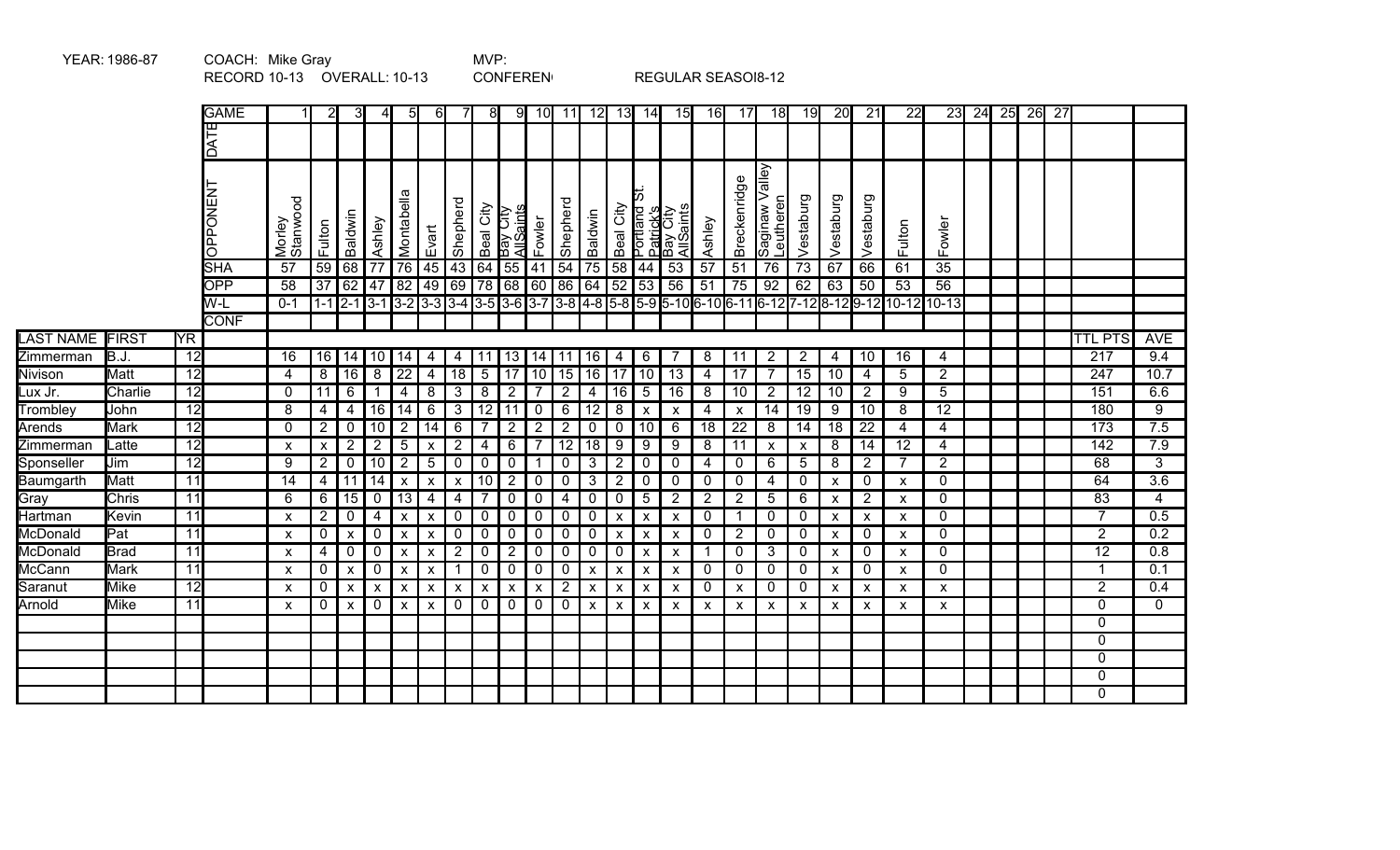|                    |              |                 | <b>GAME</b>     |                           | 2                                 | 3                         | Δ                                 | 5                         | 61                        |                    | 81                        | 9                         | 10 <sup>l</sup>           | 11                        | 12              | 13                        | 14                        | 15                         | 16                        | 17                 | 18                  | 19                        | 20                                 | 21               | 22              | 23              | 24 | 25 | 26 | 27 |                  |            |
|--------------------|--------------|-----------------|-----------------|---------------------------|-----------------------------------|---------------------------|-----------------------------------|---------------------------|---------------------------|--------------------|---------------------------|---------------------------|---------------------------|---------------------------|-----------------|---------------------------|---------------------------|----------------------------|---------------------------|--------------------|---------------------|---------------------------|------------------------------------|------------------|-----------------|-----------------|----|----|----|----|------------------|------------|
|                    |              |                 | DATE            | $\frac{126}{2}$           | $\overline{10}$<br>$\overline{2}$ | $\overline{S}$<br> ی      | $\overline{27}$<br>$\overline{2}$ | 87<br>$\overline{2}$      | 1/3                       | 1/10               | 1/14                      | $\sqrt{1/18}$             | $\frac{1}{21}$            | 1/24                      | $\frac{1}{28}$  | $\sqrt{31}$               | $\overline{27}$           | 2/11                       | 2/15                      | 2/18               | 2/21                | 2/25                      | 2/28                               | $\overline{3/4}$ | $\frac{8}{3}$   | $\sqrt{8}$      |    |    |    |    |                  |            |
|                    |              |                 | <b>LN3NOddO</b> | g<br>Morley<br>Stanwo     | Fulton                            | Baldwin                   | Clare                             | Evart                     | City<br>Beal              | Lutheren<br>Valley | Fowler                    | Shepherd                  | Vestaburg                 | McBain North              | Beal City       | Bay City<br>AllSaints     | Baldwin                   | Ashley                     | Clare                     | Vestaburg          | McBain North        | Montabella                | Breckenridge                       | Fulton           | Ashley          | Fowler          |    |    |    |    |                  |            |
|                    |              |                 | <b>SHA</b>      | 61                        | 63                                | 68                        | 70                                | 59                        | 54                        | 49                 | $\overline{71}$           | 75                        | $\overline{91}$           | 69                        | $\overline{72}$ | 75                        | 69                        | 74                         | 63                        | 79                 | 50                  | $\overline{74}$           | 79                                 | 48               | 58              | 61              |    |    |    |    |                  |            |
|                    |              |                 | <b>OPP</b>      | 60                        | 58                                | 65                        | $\overline{83}$                   | $\overline{57}$           | 48                        | 64                 | 75                        | 76                        | 58                        | 63                        | $\overline{53}$ | 66                        | 62                        | 70                         | 49                        | 78                 | $\overline{70}$     | 88                        | 65                                 | 42               | $\overline{44}$ | $\overline{72}$ |    |    |    |    |                  |            |
|                    |              |                 | W-L             |                           | $1 - 0$ 2-0                       |                           | $3 - 0$ 3-1                       | $14-1$                    |                           | $5-1$ 5-2 5-3      |                           | $5-4$                     | $6 - 4$                   | $\sqrt{7-4}$              | $8 - 4$         |                           |                           | $9-4$   10-4   11-4   12-4 |                           |                    |                     |                           | 13-4 13-5 13-6 14-6 15-6 16-6 16-7 |                  |                 |                 |    |    |    |    |                  |            |
| <b>LAST NAME</b>   | <b>FIRST</b> | <b>YR</b>       | <b>CONF</b>     |                           |                                   |                           |                                   |                           |                           |                    |                           |                           |                           |                           |                 |                           |                           |                            |                           |                    |                     |                           |                                    |                  |                 |                 |    |    |    |    | <b>TTL PTS</b>   | <b>AVE</b> |
|                    | B.J.         | 11              |                 | $\mathbf{0}$              | 10                                | 11                        | 10                                | 6                         | 13                        | 2                  | 9                         | 29                        |                           | 10                        |                 | 14                        | 12                        | $5\overline{)}$            |                           | 9                  |                     | $\overline{7}$            | 5                                  |                  | $\overline{2}$  | 15              |    |    |    |    | 203              |            |
| Zimmerman          | Scott        | $\overline{12}$ |                 | 10                        | 8                                 |                           | 6                                 | 6                         | 4                         | $\overline{7}$     | 4                         | 10                        | 14                        | $\mathbf{1}$              | 9<br>6          |                           | $\overline{2}$            | 6                          | 4<br>10                   | 6                  | 3<br>$\overline{2}$ | $\overline{2}$            | $\overline{2}$                     | 4<br>0           | $\mathbf 0$     | 0               |    |    |    |    | 96               |            |
| Coughlin<br>Arends | <b>Mark</b>  | 11              |                 | $\overline{2}$            | 5                                 | 0<br>$\mathbf 0$          | $\overline{2}$                    | $\pmb{0}$                 | $\overline{2}$            |                    | 0                         | X                         | $\overline{4}$<br>4       | 0                         | $\mathbf{3}$    | 0<br>0                    | 0                         | 0                          | 0                         | 0                  | 0                   | 0                         | $\mathbf 0$                        | $\overline{2}$   | 8               | $\mathbf 0$     |    |    |    |    | $\overline{29}$  |            |
| Goenner            | Jim          | 11              |                 | $\mathbf{0}$              | X                                 | 0                         | $\boldsymbol{\mathsf{x}}$         | $\boldsymbol{\mathsf{x}}$ | 0                         | 0                  | 0                         | X                         | 4                         | $\boldsymbol{\mathsf{x}}$ | 0               | $\boldsymbol{\mathsf{x}}$ |                           |                            |                           |                    |                     |                           |                                    |                  | T               | $\overline{2}$  |    |    |    |    | 6                |            |
| Sponseller         | Jim          | $\overline{11}$ |                 | $\boldsymbol{\mathsf{x}}$ | X                                 | $\boldsymbol{\mathsf{x}}$ | $\pmb{\times}$                    | $\boldsymbol{\mathsf{x}}$ | 0                         | $\mathbf 0$        | X                         | X                         | $\overline{2}$            | $\pmb{\chi}$              | 0               | X                         | $\boldsymbol{\mathsf{X}}$ | $\mathsf{x}$               | 0                         | $\mathsf{x}$       | 0                   | 0                         | $\mathbf 0$                        | 0                | $\mathbf 0$     | $\mathbf 0$     |    |    |    |    | $\overline{2}$   |            |
| Brandell           | Jim          | $\overline{12}$ |                 | $\mathbf{0}$              | $\overline{4}$                    | 10                        | 4                                 | 8                         | 6                         | 5                  | 7                         | 9                         | $\,6\,$                   | 11                        | $\mathsf 3$     | X                         | 6                         | 4                          | 9                         | $\overline{2}$     | 4                   | 3                         | 11                                 | $\overline{7}$   | 6               | 5               |    |    |    |    | 130              |            |
| Sandy              | Jeff         | 12              |                 | 17                        | 21                                | 25                        | 11                                | 12                        | 7                         | 12                 | 25                        | 0                         | 16                        | 14                        | 31              | $\sqrt{5}$                | 12 <sup>°</sup>           | 21                         | 16                        | 16                 | 15                  | 16                        | 20                                 | 11               | 6               | 16              |    |    |    |    | 345              |            |
| Kunik              | Doug         | 12              |                 | $\overline{28}$           | 11                                | $\overline{20}$           | 30                                | $\overline{26}$           | 14                        | 21                 | 20                        | 20                        | $\overline{23}$           | 21                        | 18              | 31                        | $\overline{32}$           | $\overline{32}$            | 16                        | $\overline{27}$    | 15                  | 17                        | 35                                 | 14               | 13              | 19              |    |    |    |    | $\overline{503}$ |            |
| Nivison            | Matt         | 11              |                 | 0                         | $\boldsymbol{\mathsf{x}}$         | $\boldsymbol{\mathsf{X}}$ | 6                                 | $\mathsf{x}$              | 6                         |                    | 6                         | 5                         | 14                        | 8                         | $\overline{2}$  | 15                        | $\overline{2}$            | $\overline{4}$             | 6                         | 8                  | 5                   | 16                        | 6                                  | 8                | 20              | 4               |    |    |    |    | 142              |            |
| Tromblev           | John         | 11              |                 | $\overline{2}$            | 4                                 | $\overline{2}$            | $\mathbf 1$                       |                           | $\overline{2}$            | $\Omega$           | 0                         | 2                         | $\overline{2}$            | 4                         | 0               | 4                         | $\mathbf 0$               | $\overline{2}$             | $\overline{2}$            | X                  | 4                   |                           |                                    |                  | Ι.              |                 |    |    |    |    | $\overline{33}$  |            |
| Hovey              | John         | $\overline{12}$ |                 | $\boldsymbol{\mathsf{x}}$ | X                                 | $\boldsymbol{\mathsf{X}}$ | X                                 | X                         | 0                         | 0                  | $\boldsymbol{\mathsf{x}}$ | X                         | $\overline{2}$            | 0                         | 0               | X                         | X                         | $\boldsymbol{\mathsf{x}}$  | 0                         | X                  | 0                   | 0                         | $\mathbf 0$                        | 0                | $\mathbf 0$     | 0               |    |    |    |    | $\overline{2}$   |            |
| Zimmerman          | Latte        | 11              |                 | $\boldsymbol{\mathsf{x}}$ | X                                 | $\boldsymbol{\mathsf{X}}$ | $\pmb{\mathsf{X}}$                | $\boldsymbol{\mathsf{x}}$ | $\mathsf{x}$              | X                  | $\boldsymbol{\mathsf{x}}$ | $\boldsymbol{\mathsf{x}}$ | $\pmb{\mathsf{X}}$        | $\pmb{\mathsf{X}}$        | 0               | $\boldsymbol{\mathsf{x}}$ | X                         | $\boldsymbol{\mathsf{x}}$  | 0                         | $\pmb{\mathsf{X}}$ | 0                   | 0                         | 0                                  | $\mathbf 0$      | $\mathbf 0$     | X               |    |    |    |    | 0                |            |
| Wood               | Chris        | 12              |                 | $\overline{2}$            | 0                                 | $\mathbf 0$               | $\boldsymbol{\mathsf{x}}$         | $\boldsymbol{\mathsf{x}}$ | $\boldsymbol{\mathsf{x}}$ | X                  | $\boldsymbol{\mathsf{x}}$ | $\boldsymbol{\mathsf{x}}$ | $\boldsymbol{\mathsf{x}}$ | $\boldsymbol{\mathsf{x}}$ | X               | $\boldsymbol{\mathsf{x}}$ | X                         | $\mathsf{x}$               | $\boldsymbol{\mathsf{x}}$ | $\mathsf{x}$       | X                   | X                         | X                                  | $\mathbf 0$      | $\mathsf{x}$    | $\mathsf{x}$    |    |    |    |    | $\overline{2}$   |            |
| Baumgarth          | Matt         | 10              |                 | $\boldsymbol{\mathsf{X}}$ | X                                 | $\boldsymbol{\mathsf{x}}$ | X                                 | X                         | X                         | X                  | $\boldsymbol{\mathsf{x}}$ | X                         | $\boldsymbol{\mathsf{X}}$ | $\boldsymbol{\mathsf{X}}$ | X               | 6                         | 3                         | $\mathbf 0$                | 0                         | 11                 | $\overline{2}$      | 11                        | 0                                  | $\overline{2}$   | $\mathbf 0$     | 0               |    |    |    |    | 35               |            |
| Gray               | Chris        | 10              |                 | $\boldsymbol{\mathsf{x}}$ | X                                 | $\boldsymbol{\mathsf{x}}$ | $\boldsymbol{\mathsf{x}}$         | $\boldsymbol{\mathsf{x}}$ | $\boldsymbol{\mathsf{x}}$ | X                  | $\boldsymbol{\mathsf{x}}$ | $\boldsymbol{\mathsf{x}}$ | $\boldsymbol{\mathsf{X}}$ | $\boldsymbol{\mathsf{X}}$ | X               | $\boldsymbol{\mathsf{x}}$ | X                         | $\mathsf{x}$               | $\mathsf{x}$              | X                  | X                   | $\boldsymbol{\mathsf{x}}$ | $\boldsymbol{\mathsf{x}}$          | $\mathsf{x}$     | 3               | $\mathsf{x}$    |    |    |    |    | $\overline{3}$   |            |
|                    |              |                 |                 |                           |                                   |                           |                                   |                           |                           |                    |                           |                           |                           |                           |                 |                           |                           |                            |                           |                    |                     |                           |                                    |                  |                 |                 |    |    |    |    | $\Omega$         |            |
|                    |              |                 |                 |                           |                                   |                           |                                   |                           |                           |                    |                           |                           |                           |                           |                 |                           |                           |                            |                           |                    |                     |                           |                                    |                  |                 |                 |    |    |    |    | $\mathbf{0}$     |            |
|                    |              |                 |                 |                           |                                   |                           |                                   |                           |                           |                    |                           |                           |                           |                           |                 |                           |                           |                            |                           |                    |                     |                           |                                    |                  |                 |                 |    |    |    |    | $\Omega$         |            |
|                    |              |                 |                 |                           |                                   |                           |                                   |                           |                           |                    |                           |                           |                           |                           |                 |                           |                           |                            |                           |                    |                     |                           |                                    |                  |                 |                 |    |    |    |    | $\Omega$         |            |
|                    |              |                 |                 |                           |                                   |                           |                                   |                           |                           |                    |                           |                           |                           |                           |                 |                           |                           |                            |                           |                    |                     |                           |                                    |                  |                 |                 |    |    |    |    | $\Omega$         |            |

RECORD 16-7 OVERALL: 16-7 REGULAR SEASON 14-6

MVP: Doug Cunik

YEAR: 1985-86 COACH: Mike Gray COACH: MVP: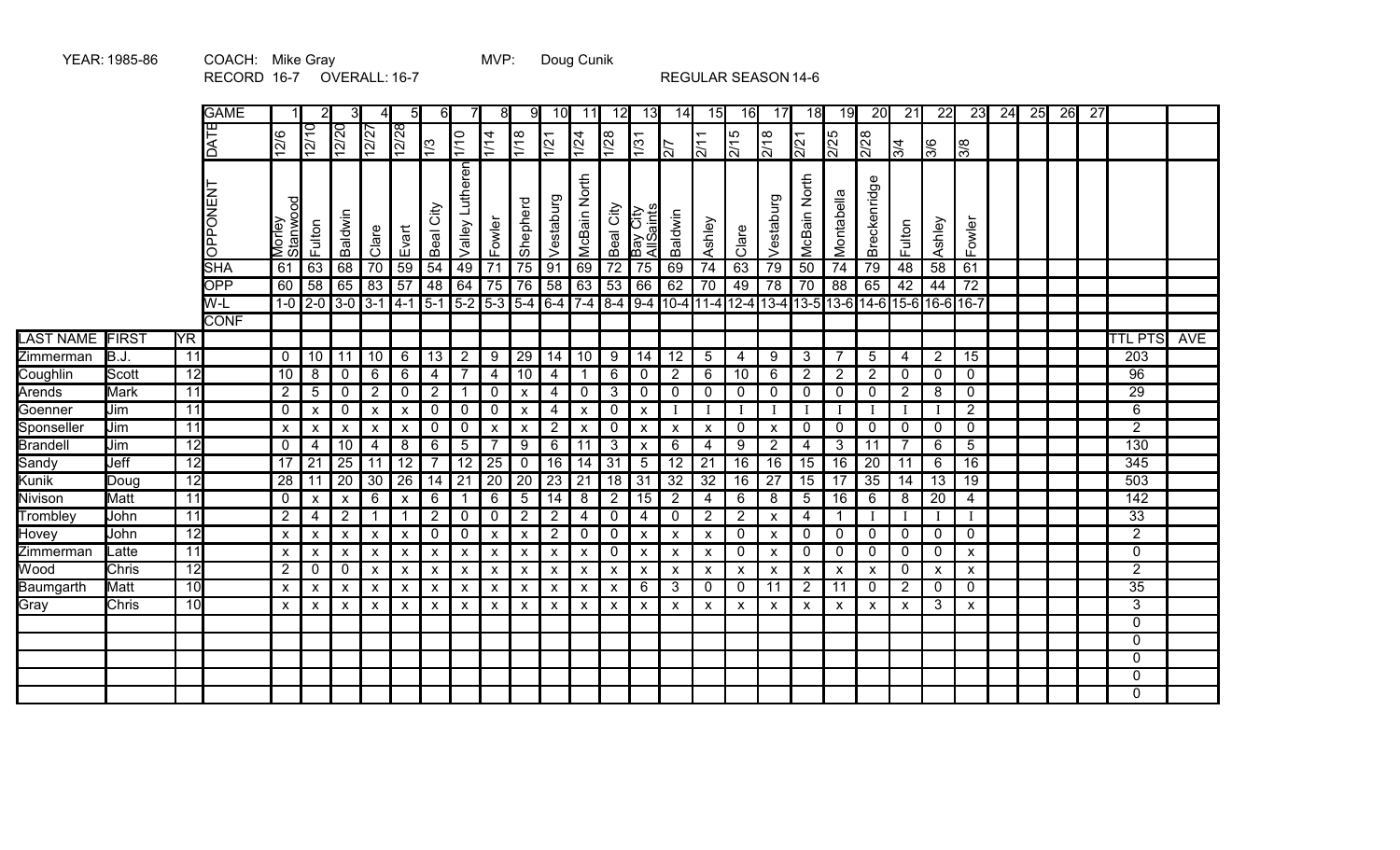|                  | YEAR: 1984-85 |                 | COACH: Mike Gray |                           |                    |                           |                           |                  |                           |                    | MVP:                          |                 |                           |                           |                 |                           |                           |                           |                           |                                      |                                                   |                           |                 |                         |                 |    |                 |    |    |                 |                    |  |
|------------------|---------------|-----------------|------------------|---------------------------|--------------------|---------------------------|---------------------------|------------------|---------------------------|--------------------|-------------------------------|-----------------|---------------------------|---------------------------|-----------------|---------------------------|---------------------------|---------------------------|---------------------------|--------------------------------------|---------------------------------------------------|---------------------------|-----------------|-------------------------|-----------------|----|-----------------|----|----|-----------------|--------------------|--|
|                  |               |                 | RECORD 13-8      |                           |                    |                           |                           | OVERALL: 13-8    |                           |                    |                               |                 | <b>CONFERENC</b>          |                           |                 |                           |                           | REGULAR SEASON 13-7       |                           |                                      |                                                   |                           |                 |                         |                 |    |                 |    |    |                 |                    |  |
|                  |               |                 | <b>GAME</b>      |                           | 2                  |                           | 4                         | 5I               | -61                       |                    | 8 <sup>1</sup>                | 9               | 10 <sup>1</sup>           | 11                        | 12              | 13                        | 14                        | 15                        | 16                        | 17                                   | 18                                                | 19                        | $\overline{20}$ | $\overline{21}$         | $\overline{22}$ | 23 | $\overline{24}$ | 25 | 26 | $\overline{27}$ |                    |  |
|                  |               |                 | DATE             | $\overline{27}$           | 12/11              | $\sqrt{\frac{4}{2}}$      | 12/28                     | $\frac{12}{2}$   | $\frac{1}{4}$             | 1/8                | $\overline{1/1}$              | 1/22            | $\frac{1}{25}$            | $\frac{1}{2}$             | $\frac{1}{26}$  | $\frac{5}{2}$             | 2/11                      | 2/15                      | 2/19                      | 2/22                                 | 2/23                                              | 2/26                      | $\overline{5}$  | $\overline{\mathbb{5}}$ |                 |    |                 |    |    |                 |                    |  |
|                  |               |                 |                  |                           |                    |                           |                           |                  |                           |                    |                               |                 |                           |                           |                 |                           |                           |                           |                           |                                      |                                                   |                           |                 |                         |                 |    |                 |    |    |                 |                    |  |
|                  |               |                 | <b>LN3NOddO</b>  | Morley<br>Stanwood        | Ashley             | North<br>McBain           | Shepherd                  | Clare            | Beal City                 | Farwell            | Valley<br>Saginaw<br>utheren_ | Montabella      | Beal City                 | Vestaburg                 | Vestaburg       | Baldwin                   | Shepherd                  | Lansing<br>Catholic       | Montabella                | Saginaw Valley <i> </i><br> Lutheren | Ashley                                            | Clare                     | McBain          | Ashley                  |                 |    |                 |    |    |                 |                    |  |
|                  |               |                 | <b>SHA</b>       | $\overline{53}$           | 67                 | 48                        | 67                        | 67               | $\overline{55}$           | 61                 | 40                            | 66              | 66                        | $\overline{70}$           | $\overline{74}$ | $\overline{73}$           | 61                        | $\overline{71}$           | $\overline{70}$           | $\overline{58}$                      | $\overline{52}$                                   | 51                        | 49              | $\overline{71}$         |                 |    |                 |    |    |                 |                    |  |
|                  |               |                 | <b>OPP</b>       | 52                        | 68                 | 43                        | 57                        | $\overline{43}$  | $\overline{50}$           | $\overline{57}$    | 85                            | 56              | $\sqrt{57}$               | $\overline{54}$           | 66              | $\overline{75}$           | $\overline{72}$           | 68                        | 64                        | 89                                   | 70                                                | 49                        | 63              | 75                      |                 |    |                 |    |    |                 |                    |  |
|                  |               |                 | W-L              |                           | $1-0$ 1-1 2-1      |                           | $3 - 1$ 4 - 1             |                  | $\sqrt{5-1}$              |                    |                               |                 |                           | $6-1$ 6-2 7-2 8-2 9-2     |                 |                           |                           |                           |                           |                                      | 10-2 10-3 10-4 11-4 12-4 12-5 12-6 13-6 13-7 13-8 |                           |                 |                         |                 |    |                 |    |    |                 |                    |  |
|                  |               |                 | <b>CONF</b>      |                           |                    |                           |                           |                  |                           |                    |                               |                 |                           |                           |                 |                           |                           |                           |                           |                                      |                                                   |                           |                 |                         |                 |    |                 |    |    |                 |                    |  |
| <b>LAST NAME</b> | <b>FIRST</b>  | <b>YR</b>       |                  |                           |                    |                           |                           |                  |                           |                    |                               |                 |                           |                           |                 |                           |                           |                           |                           |                                      |                                                   |                           |                 |                         |                 |    |                 |    |    |                 | <b>TTL PTS AVE</b> |  |
| Kunik            | Doug          | 11              |                  | 24                        | 20                 | 13                        | 9                         | 9                | $\overline{13}$           | 6                  | $\overline{7}$                | 14              | 9                         | 14                        | 18              | 10                        | 11                        | 12                        | 14                        | 17                                   | 25                                                | 4                         | 15              | 10                      |                 |    |                 |    |    |                 | $\overline{274}$   |  |
| Sandy            | Jeff          | 11              |                  | $\overline{12}$           | 17                 | 4                         | 10                        | 15               | $\overline{21}$           | $\overline{20}$    | $\overline{3}$                | 12              | $\overline{18}$           | 16                        | $\overline{17}$ | $\overline{36}$           | 15                        | $\overline{14}$           | $\overline{26}$           | 5                                    | 9                                                 | 6                         | 7               | $\overline{19}$         |                 |    |                 |    |    |                 | 302                |  |
| <b>Brandell</b>  | Jim           | 11              |                  | $\mathbf 0$               | 0                  | $\mathbf 0$               | $\mathbf 0$               | $\mathbf 0$      | $\mathbf{1}$              | $\pmb{\chi}$       |                               | 6               | $\mathbf 0$               | $\overline{2}$            | $\overline{0}$  | $\mathbf 0$               | 2                         | 0                         | 0                         | 0                                    | $\mathbf 0$                                       | X                         | 0               | X                       |                 |    |                 |    |    |                 | $\overline{12}$    |  |
| Sappington       | <b>Mike</b>   | $\overline{12}$ |                  | 5                         | 14                 | $\overline{12}$           | $\overline{19}$           | 9                | $\overline{2}$            | 6                  | $\mathbf 0$                   | $\overline{13}$ | 9                         | 5                         | $\overline{10}$ | $\overline{4}$            | 4                         | 11                        |                           | $\overline{2}$                       | 4                                                 | 9                         | 12              | $\overline{18}$         |                 |    |                 |    |    |                 | 175                |  |
| Schuckman        | <b>Mark</b>   | $\overline{12}$ |                  | $\overline{12}$           | 6                  | 10                        | 6                         | $\overline{12}$  | $\overline{13}$           | 11                 | 12                            | 6               | $\overline{16}$           | $\overline{19}$           | 10              | 11                        | 3                         | 14                        | 11                        | 6                                    | 3                                                 | 24                        | 3               | 9                       |                 |    |                 |    |    |                 | $\overline{217}$   |  |
| O'Connall        | Kevin         | $\overline{12}$ |                  | $\mathbf 0$               | 6                  | $\overline{2}$            | $6\phantom{1}6$           | $\overline{7}$   | $\overline{4}$            | 4                  | $\mathbf{3}$                  | 6               | 8                         | $\mathbf 0$               | $\overline{4}$  | 3                         | 3                         | 3                         | $\overline{2}$            | $\overline{4}$                       | $\mathbf 0$                                       | 1                         | $\mathbf{0}$    | $\mathbf 0$             |                 |    |                 |    |    |                 | 66                 |  |
| Coughlin         | Scott         | 11              |                  | 0                         | $2^{\circ}$        | $\overline{2}$            | 6                         | $\overline{2}$   | $\mathbf 0$               | 0                  | 4                             | 4               | $\mathbf 0$               | $\overline{2}$            | $\mathbf 0$     | $\mathbf{0}$              | 8                         | 4                         | $\mathbf{0}$              | 12                                   | 7                                                 | $\mathbf{0}$              | $\mathbf{0}$    | 4                       |                 |    |                 |    |    |                 | 57                 |  |
| <b>Epple</b>     | <b>Mike</b>   | $\overline{12}$ |                  | $\mathbf 0$               | $\overline{2}$     | 4                         | 11                        | $\overline{2}$   | Ι                         | 14                 | $\mathbf 0$                   | $\overline{2}$  | 4                         | 11                        | 14              | 9                         | 13                        | 13                        | 10                        | 4                                    | $\overline{2}$                                    | 5                         | 8               | 11                      |                 |    |                 |    |    |                 | 139                |  |
| <b>Brandell</b>  | Rich          | 12              |                  | $\boldsymbol{\mathsf{X}}$ | 0                  | 1                         | $\boldsymbol{\mathsf{x}}$ | $\overline{2}$   | $\mathbf 0$               | $\pmb{\mathsf{x}}$ | $\overline{2}$                | 0               | $\mathbf{0}$              |                           | $\mathbf 0$     | $\boldsymbol{\mathsf{x}}$ | $\boldsymbol{\mathsf{x}}$ | X                         | X                         | $\overline{4}$                       | $\mathbf{0}$                                      | $\overline{2}$            | $\mathbf{0}$    | 0                       |                 |    |                 |    |    |                 | $\overline{12}$    |  |
| Fabiano          | Jim           | $\overline{12}$ |                  | $\pmb{\chi}$              | X                  |                           |                           | $\overline{4}$   | $\boldsymbol{\mathsf{X}}$ | $\pmb{\chi}$       | $\overline{2}$                | 0               | $\mathbf 0$               | $\mathbf 0$               | $\mathsf{x}$    | $\boldsymbol{\mathsf{x}}$ | $\overline{2}$            | 0                         | 0                         | $\overline{2}$                       | 0                                                 | $\boldsymbol{\mathsf{x}}$ | 0               | $\mathsf{x}$            |                 |    |                 |    |    |                 | $\overline{10}$    |  |
| Wood             | <b>Chris</b>  | 11              |                  | $\boldsymbol{\mathsf{x}}$ | X                  | $\boldsymbol{\mathsf{x}}$ | $\boldsymbol{\mathsf{x}}$ |                  | $\boldsymbol{\mathsf{x}}$ | X                  | $\overline{2}$                | 0               | $\boldsymbol{\mathsf{x}}$ | $\boldsymbol{\mathsf{x}}$ | $\overline{1}$  | $\boldsymbol{\mathsf{x}}$ | $\boldsymbol{\mathsf{x}}$ | X                         | $\boldsymbol{\mathsf{x}}$ | $\overline{2}$                       | $\overline{2}$                                    | $\boldsymbol{\mathsf{x}}$ | $\overline{2}$  | $\pmb{\chi}$            |                 |    |                 |    |    |                 | $\overline{10}$    |  |
| MacDonald        | Keith         | $\overline{12}$ |                  | $\mathsf{x}$              | $\mathsf{x}$       | $\pmb{\mathsf{X}}$        | $\boldsymbol{\mathsf{x}}$ | $\overline{4}$   | $\boldsymbol{\mathsf{x}}$ | $\pmb{\mathsf{x}}$ | $\overline{2}$                | -1              | $\overline{2}$            | $\mathbf 0$               | $\overline{0}$  | $\boldsymbol{\mathsf{x}}$ | $\mathbf 0$               | $\boldsymbol{\mathsf{x}}$ | $\boldsymbol{\mathsf{x}}$ | 0                                    | $\mathbf 0$                                       | $\boldsymbol{\mathsf{x}}$ | $\overline{2}$  | $\pmb{\mathsf{x}}$      |                 |    |                 |    |    |                 | $\overline{11}$    |  |
| Hovey            | John          | $\overline{11}$ |                  | $\pmb{\chi}$              | $\pmb{\mathsf{X}}$ | $\pmb{\mathsf{X}}$        | $\pmb{\times}$            | $\mathbf 0$      | $\pmb{\times}$            |                    |                               |                 |                           |                           | $\mathbf 0$     | $\boldsymbol{\mathsf{x}}$ | $\boldsymbol{\mathsf{x}}$ | X                         | X                         | 0                                    | $\mathbf 0$                                       | $\boldsymbol{\mathsf{x}}$ | $\mathbf{0}$    | $\pmb{\times}$          |                 |    |                 |    |    |                 | $\Omega$           |  |
| Murphy           | Chuck         | $\overline{12}$ |                  | $\pmb{\times}$            | X                  | $\boldsymbol{\mathsf{x}}$ | X                         | $\boldsymbol{0}$ | $\pmb{\mathsf{x}}$        | X                  | 0                             | $\overline{2}$  | $\boldsymbol{\mathsf{x}}$ | $\boldsymbol{\mathsf{x}}$ | $\mathbf 0$     | $\boldsymbol{\mathsf{x}}$ | X                         | X                         | X                         | 0                                    | 0                                                 | $\boldsymbol{\mathsf{x}}$ | $\mathbf{0}$    | Χ                       |                 |    |                 |    |    |                 | $\overline{2}$     |  |
| Thering          | Dan           | $\overline{12}$ |                  |                           | $\bf{I}$           |                           |                           | $\pmb{\times}$   | $\pmb{\times}$            | $\overline{2}$     |                               | $\mathbf{I}$    |                           |                           | Ι               |                           |                           |                           |                           |                                      |                                                   | I                         |                 |                         |                 |    |                 |    |    |                 | $\overline{2}$     |  |
|                  |               |                 |                  |                           |                    |                           |                           |                  |                           |                    |                               |                 |                           |                           |                 |                           |                           |                           |                           |                                      |                                                   |                           |                 |                         |                 |    |                 |    |    |                 | $\Omega$           |  |
|                  |               |                 |                  |                           |                    |                           |                           |                  |                           |                    |                               |                 |                           |                           |                 |                           |                           |                           |                           |                                      |                                                   |                           |                 |                         |                 |    |                 |    |    |                 | $\Omega$           |  |
|                  |               |                 |                  |                           |                    |                           |                           |                  |                           |                    |                               |                 |                           |                           |                 |                           |                           |                           |                           |                                      |                                                   |                           |                 |                         |                 |    |                 |    |    |                 | $\Omega$           |  |
|                  |               |                 |                  |                           |                    |                           |                           |                  |                           |                    |                               |                 |                           |                           |                 |                           |                           |                           |                           |                                      |                                                   |                           |                 |                         |                 |    |                 |    |    |                 | $\mathbf 0$        |  |
|                  |               |                 |                  |                           |                    |                           |                           |                  |                           |                    |                               |                 |                           |                           |                 |                           |                           |                           |                           |                                      |                                                   |                           |                 |                         |                 |    |                 |    |    |                 | $\Omega$           |  |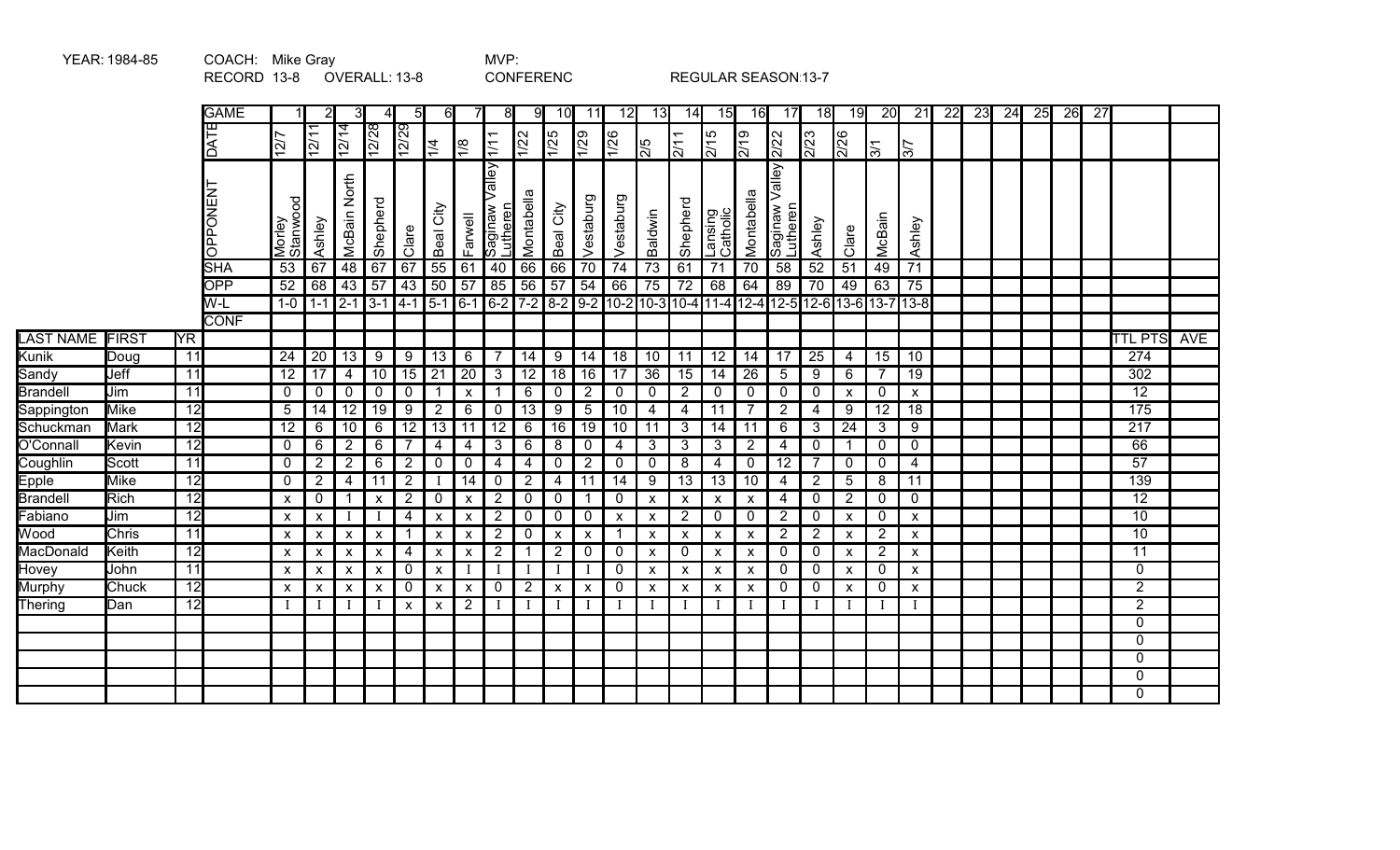|                  |                                                                                          |                 | RECORD 8-13                                |                    |                 |                 |                                   | OVERALL: 8-13                                   |                           |                           |                           |                       | <b>CONFERENC</b>                      |                          |                                 |                                 |                                 |                           |                           | REGULAR SEASOI8-12                      |                           |                           |                                     |    |                           |    |    |    |    |                 |                  |            |
|------------------|------------------------------------------------------------------------------------------|-----------------|--------------------------------------------|--------------------|-----------------|-----------------|-----------------------------------|-------------------------------------------------|---------------------------|---------------------------|---------------------------|-----------------------|---------------------------------------|--------------------------|---------------------------------|---------------------------------|---------------------------------|---------------------------|---------------------------|-----------------------------------------|---------------------------|---------------------------|-------------------------------------|----|---------------------------|----|----|----|----|-----------------|------------------|------------|
|                  |                                                                                          |                 | <b>GAME</b><br>3<br>5<br>61<br>7<br>8<br>9 |                    |                 |                 |                                   |                                                 |                           |                           |                           |                       |                                       |                          |                                 | 12<br>13                        | 14                              | 15                        | 16                        | 17                                      | 18                        | 19                        | 20                                  | 21 | $\overline{22}$           | 23 | 24 | 25 | 26 | $\overline{27}$ |                  |            |
|                  | DATE<br>$\frac{12}{16}$<br>$\frac{12}{2}$<br>12/27<br>12/2<br>12/6<br>12/9<br>$\sqrt{3}$ |                 |                                            |                    |                 |                 |                                   |                                                 |                           |                           |                           |                       |                                       |                          | $\frac{1}{24}$                  | 1/28                            | $\sqrt{31}$                     | $\frac{1}{24}$            |                           | 2/17                                    | 2/24                      | $\frac{1}{228}$           | 3/2                                 |    | $\sqrt{8}$                |    |    |    |    |                 |                  |            |
|                  |                                                                                          |                 | <b>LN3NOddO</b>                            | Morley<br>Stanwood | Vestaburg       | McBain          | Christian<br>Lansing<br>Christian | Coleman                                         | Shepherd                  | Beal City                 | Ashley                    | Farwell               | Shepherd                              | Saginaw St.<br>Stephen's | Vestaburg                       | West Shore<br>Christian         | Ashley                          | West Shore<br>Christian   | Farwell                   | Beal City                               | Valley Lutheren           | Clare                     | S(OT)<br> ភ<br>saginaw<br>Stephen's |    | ರದ<br>Saginaw :<br>Mary's |    |    |    |    |                 |                  |            |
|                  |                                                                                          |                 | <b>SHA</b>                                 | $\overline{56}$    | $\overline{84}$ | 54              | 54                                | $\overline{51}$                                 | 50                        | $\overline{66}$           | 42                        | $\overline{65}$       | $\overline{33}$                       | 45                       | 53                              | 46                              | 64                              | 49                        | 59                        | 58                                      | 63                        | 84                        | $\overline{59}$                     |    | 47                        |    |    |    |    |                 |                  |            |
|                  |                                                                                          |                 | <b>OPP</b>                                 | 63                 | $\overline{72}$ | 59              | 57                                | 42                                              | 47                        | $\overline{34}$           | 51                        | 80                    | $\overline{35}$                       | 68                       | 51                              | 52                              | 47                              | 59                        | 56                        | 64                                      | $\overline{79}$           | $\overline{27}$           | 60                                  |    | $\overline{51}$           |    |    |    |    |                 |                  |            |
|                  |                                                                                          |                 | W-L<br><b>CONF</b>                         | $0 - 1$            |                 | $1 - 1$ 1 - 2   |                                   | $1-3$ $2-3$ $3-3$ $4-3$ $4-4$ $4-5$ $4-6$ $4-7$ |                           |                           |                           |                       |                                       |                          |                                 |                                 |                                 |                           |                           | 5-7 5-8 6-8 6-9 7-9 7-10 7-11 8-11 8-12 |                           |                           |                                     |    | $8 - 13$                  |    |    |    |    |                 |                  |            |
| <b>LAST NAME</b> | <b>FIRST</b>                                                                             | <b>YR</b>       |                                            |                    |                 |                 |                                   |                                                 |                           |                           |                           |                       |                                       |                          |                                 |                                 |                                 |                           |                           |                                         |                           |                           |                                     |    |                           |    |    |    |    |                 | <b>TTL PTS</b>   | <b>AVE</b> |
| Kunik            | Doug                                                                                     | 10              |                                            | 8                  | 20              |                 | 12                                | 17                                              | 10                        | 4                         | -7                        | $\overline{28}$       |                                       |                          |                                 |                                 |                                 |                           | 17                        | 15                                      | 3                         | 12                        | 17                                  |    | 15                        |    |    |    |    |                 | 192              |            |
| Sandy            | Jeff                                                                                     | 10              |                                            | $\overline{2}$     | 4               | $\overline{5}$  | $\mathbf 0$                       | 9                                               | $\overline{2}$            | $\overline{2}$            | $\mathbf 0$               | $\mathbf 0$           | $\pmb{\mathsf{X}}$<br>$\overline{13}$ | X<br>$\overline{8}$      | $\boldsymbol{\mathsf{X}}$<br>17 | $\boldsymbol{\mathsf{X}}$<br>12 | $\boldsymbol{\mathsf{X}}$<br>10 | X<br>$\overline{2}$       | 14                        | 5                                       | 11                        | $\overline{2}$            | 8                                   |    | 12                        |    |    |    |    |                 | 138              |            |
| Scully           | Dan                                                                                      | $\overline{12}$ |                                            | $\overline{15}$    | 13              | $\overline{19}$ | $\overline{11}$                   | 4                                               | 12                        | $\overline{18}$           | $\overline{13}$           | $\overline{20}$       | 6                                     | 10                       |                                 | 10                              | $\overline{20}$                 | 17                        | 14                        | 6                                       | $\overline{21}$           | 9                         | $\overline{14}$                     |    | 10                        |    |    |    |    |                 | 269              |            |
| McDonald         | Tim                                                                                      | $\overline{12}$ |                                            | 15                 | $\overline{23}$ | $\overline{12}$ | $\overline{27}$                   | 13                                              | $\overline{18}$           | $\overline{8}$            | 10                        | $\overline{15}$       | $\overline{2}$                        | 11                       | 11                              | 8                               | 11                              | $\overline{20}$           | 11                        | $\overline{19}$                         | 16                        | 9                         | $\overline{18}$                     |    | 6                         |    |    |    |    |                 | $\overline{283}$ |            |
| Miller           | <b>Bob</b>                                                                               | $\overline{12}$ |                                            | $\overline{6}$     | $\overline{12}$ | 4               | 4                                 | 6                                               | 6                         | $\overline{8}$            | 10                        | $\boldsymbol{0}$      | $\overline{2}$                        | $\overline{2}$           | 4                               | $\overline{12}$                 | $\overline{2}$                  | 4                         | $\pmb{\times}$            | $\boldsymbol{\mathsf{x}}$               | $\mathbf 0$               | $\boldsymbol{\mathsf{x}}$ | $\pmb{\mathsf{X}}$                  |    | X                         |    |    |    |    |                 | $\overline{82}$  |            |
| O'Connell        | Kevin                                                                                    | 11              |                                            | 4                  | $\sqrt{2}$      | $\overline{2}$  | $\pmb{\mathsf{X}}$                | 0                                               | $\boldsymbol{\mathsf{x}}$ | 6                         | $\overline{2}$            | $\overline{c}$        | 6                                     | $\mathbf 0$              | $\overline{2}$                  | $\overline{2}$                  | 0                               | $\mathbf 0$               | $\pmb{\times}$            | 0                                       | $\overline{2}$            | 10                        | $\boldsymbol{\mathsf{X}}$           |    | $\mathbf 0$               |    |    |    |    |                 | 40               |            |
| McDonald         | Dan                                                                                      | 12              |                                            | 4                  | $\mathbf{1}$    | $\overline{5}$  | $\boldsymbol{\mathsf{x}}$         | 0                                               | $\mathbf 0$               | 4                         | $\boldsymbol{\mathsf{x}}$ | $\pmb{\times}$        | $\mathbf 0$                           | $\overline{2}$           | $\boldsymbol{\mathsf{x}}$       | $\pmb{\chi}$                    | 0                               | $\mathbf 0$               | $\boldsymbol{\mathsf{x}}$ | $5\phantom{.0}$                         | $\mathbf 0$               | 12                        | $\boldsymbol{\mathsf{X}}$           |    | $\mathsf{x}$              |    |    |    |    |                 | $\overline{33}$  |            |
| McNamara         | Terry                                                                                    | 12              |                                            | $\mathbf 0$        | $\overline{4}$  | $\mathbf 0$     | $\mathbf 0$                       | 0                                               | $\boldsymbol{\mathsf{x}}$ | 4                         | $\mathbf 0$               | $\mathbf 0$           | $\boldsymbol{\mathsf{X}}$             | $\mathbf 0$              | 0                               | $\overline{2}$                  | 4                               | $\mathbf 0$               | $\boldsymbol{\mathsf{x}}$ | $\overline{2}$                          | 4                         | $\overline{2}$            | $\mathbf 0$                         |    | X                         |    |    |    |    |                 | $\overline{22}$  |            |
| Sappington       | <b>Mike</b>                                                                              | $\overline{11}$ |                                            | $\mathbf 0$        | $\mathbf{1}$    | $\mathbf 0$     | 0                                 | $\overline{2}$                                  | $\sqrt{2}$                | $\boldsymbol{\mathsf{x}}$ | $\boldsymbol{\mathsf{x}}$ | $\mathbf 0$           | $\pmb{\mathsf{x}}$                    | $\overline{2}$           | X                               | $\boldsymbol{\mathsf{x}}$       | 0                               | $\boldsymbol{\mathsf{x}}$ | $\boldsymbol{\mathsf{x}}$ | $\mathbf 0$                             | $\mathbf 0$               | 8                         | $\mathsf{x}$                        |    | $\overline{2}$            |    |    |    |    |                 | 17               |            |
| Shuckman         | Marc                                                                                     | 11              |                                            | $\mathbf{0}$       | 4               | $\pmb{0}$       | X                                 | 0                                               | $\boldsymbol{\mathsf{x}}$ | 7                         | $\boldsymbol{\mathsf{X}}$ | $\mathbf 0$           | $\pmb{0}$                             | $\overline{4}$           | 0                               | 0                               | $\overline{2}$                  | $6\phantom{1}6$           | $\mathfrak{S}$            | 6                                       | 8                         | $\overline{10}$           | 2                                   |    | $\overline{2}$            |    |    |    |    |                 | 54               |            |
| Brandell         | Rich                                                                                     | 11              |                                            | 0                  | $\mathbf 0$     | 0               | $\pmb{\mathsf{X}}$                | X                                               | $\boldsymbol{\mathsf{x}}$ | $\pmb{\mathsf{X}}$        | $\boldsymbol{\mathsf{x}}$ | $\pmb{\mathsf{x}}$    | $\pmb{\mathsf{X}}$                    | $\pmb{\mathsf{x}}$       | X                               | X                               | $\boldsymbol{\mathsf{x}}$       | X                         | $\boldsymbol{\mathsf{x}}$ | $\pmb{\times}$                          | $\boldsymbol{\mathsf{x}}$ | $\boldsymbol{\mathsf{x}}$ | $\pmb{\mathsf{x}}$                  |    | $\pmb{\mathsf{x}}$        |    |    |    |    |                 | $\overline{0}$   |            |
| <b>Beltinck</b>  | Jim                                                                                      | $\overline{12}$ |                                            | $\overline{2}$     | $\mathbf 0$     | $\mathbf 0$     | $\pmb{\mathsf{X}}$                | 0                                               | $\pmb{\times}$            | 0                         | $\mathbf 0$               | $\pmb{\mathsf{x}}$    | $\overline{0}$                        | $6\overline{6}$          | $\pmb{\mathsf{X}}$              | 0                               | $\overline{2}$                  | $\pmb{\mathsf{X}}$        | $\pmb{\times}$            | $\pmb{\times}$                          | $\mathbf 0$               | 8                         | $\pmb{\mathsf{x}}$                  |    | $\pmb{\mathsf{x}}$        |    |    |    |    |                 | $\overline{18}$  |            |
| McCoy            | Jim                                                                                      | 12              |                                            | $\mathbf 0$        | 0               | $\mathbf 0$     | $\boldsymbol{\mathsf{x}}$         | 0                                               | $\boldsymbol{\mathsf{x}}$ | $\overline{2}$            | $\boldsymbol{\mathsf{x}}$ | $\pmb{\mathsf{x}}$    | $\pmb{\mathsf{X}}$                    | $\mathbf 0$              | $\mathsf{x}$                    | $\mathsf{x}$                    | 9                               | $\mathbf 0$               | $\boldsymbol{\mathsf{x}}$ | $\mathsf{x}$                            | 0                         | $\overline{2}$            | $\boldsymbol{\mathsf{x}}$           |    | $\pmb{\mathsf{x}}$        |    |    |    |    |                 | $\overline{13}$  |            |
| Fabiano          | Jim                                                                                      | $\overline{11}$ |                                            |                    |                 |                 |                                   |                                                 |                           |                           |                           |                       |                                       |                          |                                 |                                 |                                 |                           |                           |                                         |                           |                           |                                     |    |                           |    |    |    |    |                 | $\overline{0}$   |            |
|                  |                                                                                          |                 |                                            |                    |                 |                 | ᄂ                                 | Champs                                          |                           |                           |                           | $\ddot{\vec{\sigma}}$ |                                       |                          |                                 |                                 |                                 |                           |                           |                                         |                           |                           |                                     |    |                           |    |    |    |    |                 | $\overline{0}$   |            |
|                  |                                                                                          |                 |                                            |                    |                 |                 | 9/9                               |                                                 |                           |                           |                           |                       |                                       |                          |                                 |                                 |                                 |                           |                           |                                         |                           |                           |                                     |    |                           |    |    |    |    |                 | $\mathbf 0$      |            |
|                  |                                                                                          |                 |                                            |                    |                 |                 |                                   |                                                 |                           |                           |                           |                       |                                       |                          |                                 |                                 |                                 |                           |                           |                                         |                           |                           |                                     |    |                           |    |    |    |    |                 | $\overline{0}$   |            |
|                  |                                                                                          |                 |                                            |                    |                 |                 |                                   |                                                 |                           |                           |                           |                       |                                       |                          |                                 |                                 |                                 |                           |                           |                                         |                           |                           |                                     |    |                           |    |    |    |    |                 | $\mathbf 0$      |            |
|                  |                                                                                          |                 |                                            |                    |                 |                 | McDonald                          |                                                 |                           |                           |                           |                       |                                       |                          |                                 |                                 |                                 |                           |                           |                                         |                           |                           |                                     |    |                           |    |    |    |    |                 | $\overline{0}$   |            |
|                  |                                                                                          |                 |                                            |                    |                 |                 |                                   |                                                 |                           |                           |                           |                       |                                       |                          |                                 |                                 |                                 |                           |                           |                                         |                           |                           |                                     |    |                           |    |    |    |    |                 | $\overline{0}$   |            |
|                  |                                                                                          |                 |                                            |                    |                 |                 |                                   | Clare Holiday                                   |                           |                           |                           | Kunik 15 Pts in 1     | Kunik Broke Wrist Sledding            |                          |                                 |                                 |                                 |                           |                           |                                         |                           |                           |                                     |    |                           |    |    |    |    |                 |                  |            |

YEAR: 1983-84 COACH: Bob Horan COACH: NVP: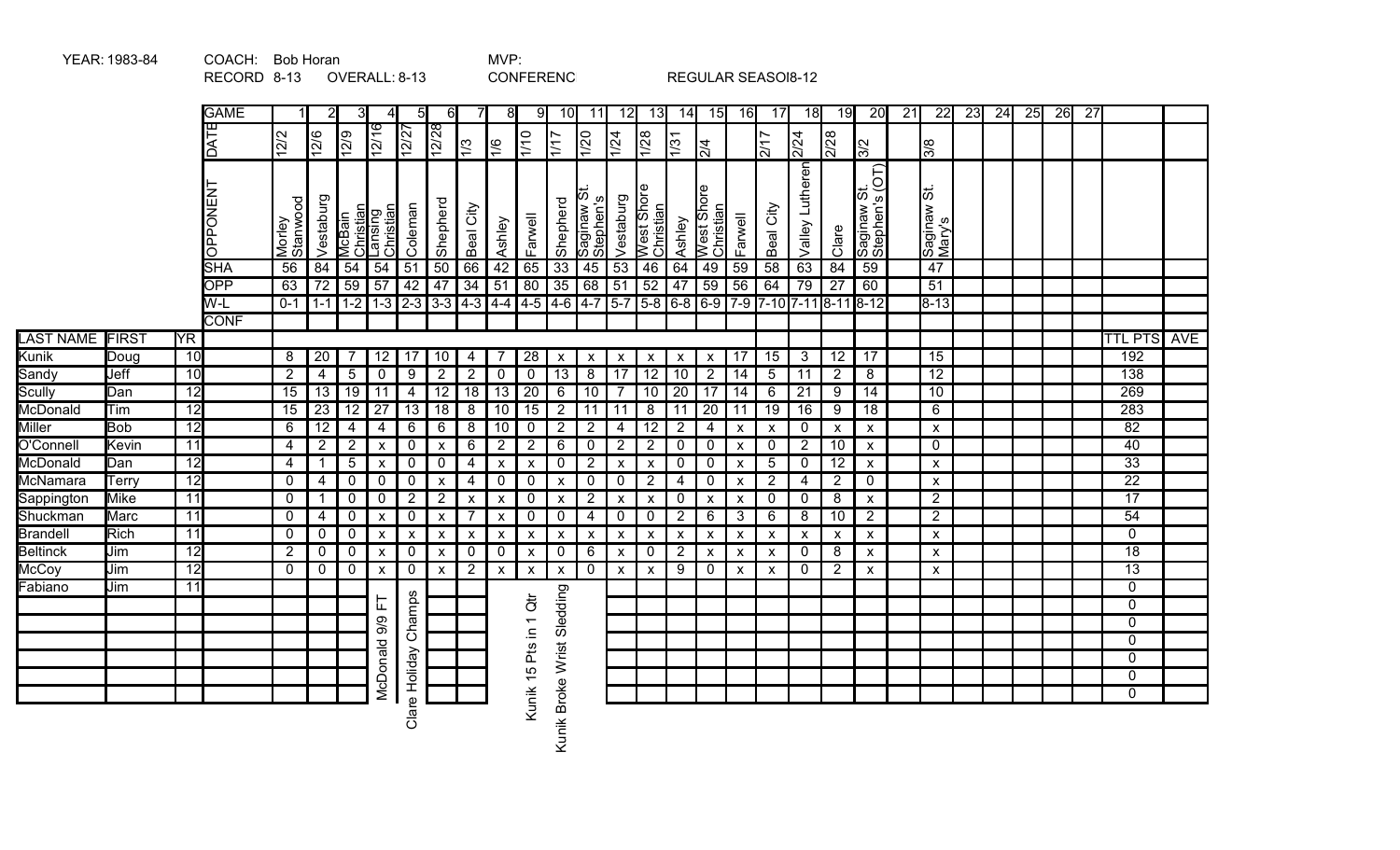|                  |              |                 | RECORD 10-11    |                           |                    | <b>OVERALL: 10-11</b>     |                           |                           |                           |                         |                           |                           | <b>CONFERENC</b>                          |                           |                |                           |                           |                           |                                |                           | REGULAR SEASO10-10        |                           |                                          |    |                 |    |    |    |    |                 |                  |     |
|------------------|--------------|-----------------|-----------------|---------------------------|--------------------|---------------------------|---------------------------|---------------------------|---------------------------|-------------------------|---------------------------|---------------------------|-------------------------------------------|---------------------------|----------------|---------------------------|---------------------------|---------------------------|--------------------------------|---------------------------|---------------------------|---------------------------|------------------------------------------|----|-----------------|----|----|----|----|-----------------|------------------|-----|
|                  |              |                 | <b>GAME</b>     |                           |                    |                           |                           | 51                        | 61                        |                         | 81                        | 9                         | 10 <sup>l</sup>                           | 11                        | 12             | 13                        | 14 <b>1</b>               | 15                        | <b>16</b>                      | -17                       | 18                        | 19                        | 20                                       | 21 | 22              | 23 | 24 | 25 | 26 | $\overline{27}$ |                  |     |
|                  |              |                 | DATE            | $\overline{12/3}$         | $\overline{127}$   | $\sqrt{\frac{2}{12}}$     | 12/21                     | 12/28                     | $\frac{12}{2}$            | 1/4                     | 17                        | 1/14                      | 1/21                                      | $\frac{15}{25}$           | $\overline{5}$ | 2/8                       | $\overline{211}$          | 2/15                      | $\frac{8}{218}$                | 2/22                      | 2/25                      | $\mathbb{E}$              | $\overline{3/4}$                         |    | 37              |    |    |    |    |                 |                  |     |
|                  |              |                 | <b>OPPONENT</b> | Morley<br>Stanwood        | Vestaburg          | Christian<br>McBain       | Baldwin                   | Clare                     | Farwell                   | Beal City               | Ashley                    | McBain                    | ಸ<br>Christian<br>Saginaw St<br>Spephen's | Shepherd                  | Farwell        | Vestaburg                 | Peter's<br>$\ddot{\circ}$ | Beal City                 | ぁ<br>ဖ<br>Saginaw<br>Stephen's | Coleman                   | Valley Lutheren           | Clare                     | Peter's<br>$\ddot{\tilde{\sigma}}$       |    | Ashley          |    |    |    |    |                 |                  |     |
|                  |              |                 | <b>SHA</b>      | 66                        |                    | $74 \mid 67$              | 67                        | 65                        | 88                        | 49                      | 69                        | 55                        | 47                                        | 66                        | 50             | 53                        | 43                        | 54                        | 45                             | $\overline{80}$           | $\overline{70}$           | 65                        | 61                                       |    | 61              |    |    |    |    |                 |                  |     |
|                  |              |                 | <b>OPP</b>      | 64                        |                    | $69$ 73                   | 66                        | $\overline{47}$           | $\overline{80}$           | 58                      | $\overline{78}$           | $\overline{53}$           | $\overline{54}$                           | 63                        | 66             | 65   83                   |                           | 52                        | 59                             | 69                        | 61                        | 61                        | 91                                       |    | 78              |    |    |    |    |                 |                  |     |
|                  |              |                 | W-L             | $1-0$                     |                    | $2-0$ 2-1                 | $3-2$ 3-2 4-2 4-3 4-4 5-4 |                           |                           |                         |                           |                           | $5-5$ 6-5                                 |                           |                |                           |                           |                           |                                |                           |                           |                           | $6-6$ 6-7 6-8 7-8 7-9 8-9 9-9 10-9 10-10 |    | $10 - 11$       |    |    |    |    |                 |                  |     |
|                  |              |                 | <b>CONF</b>     |                           |                    |                           |                           |                           |                           |                         |                           |                           |                                           |                           |                |                           |                           |                           |                                |                           |                           |                           |                                          |    |                 |    |    |    |    |                 |                  |     |
| <b>LAST NAME</b> | <b>FIRST</b> | <b>YR</b>       |                 |                           |                    |                           |                           |                           |                           |                         |                           |                           |                                           |                           |                |                           |                           |                           |                                |                           |                           |                           |                                          |    |                 |    |    |    |    |                 | <b>TTL PTS</b>   | AVE |
| McNamara         | Tom          | $\overline{12}$ |                 | $\boldsymbol{\mathsf{x}}$ | X                  | $\boldsymbol{\mathsf{x}}$ | $\overline{5}$            | 10                        | 18                        | 10                      | 22                        | 6                         | 8                                         | $\overline{18}$           | 10             | 6                         | 6                         | 3                         | 6                              | 10                        | 18                        | 14                        | 15                                       |    | 8               |    |    |    |    |                 | 193              |     |
| Wentworth        | Doug         | $\overline{12}$ |                 | $\overline{14}$           |                    | 12 16                     | $\overline{17}$           | $\overline{18}$           | $\overline{25}$           | 10                      | 10                        | 16                        | $5\overline{)}$                           | $\overline{18}$           | $\overline{2}$ | 18                        | 8                         | 14                        | $\overline{17}$                | $\overline{29}$           | 13                        | $\overline{15}$           | $\overline{11}$                          |    | $\overline{14}$ |    |    |    |    |                 | 302              |     |
| Croll            | Dominic      | $\overline{12}$ |                 | $\overline{19}$           | 5                  | $ 15\rangle$              | $\overline{12}$           | $\overline{15}$           | $\overline{2}$            | 9                       | 16                        | $\overline{14}$           | 10                                        | 10                        | 6              | $\overline{2}$            | $\overline{2}$            | 8                         | 12                             | $\overline{18}$           | 13                        | 9                         | 0                                        |    | 8               |    |    |    |    |                 | 205              |     |
| Collin           | Bill         | $\overline{12}$ |                 | $\boldsymbol{\mathsf{x}}$ | $\pmb{\mathsf{x}}$ | $\boldsymbol{\mathsf{x}}$ | X                         | $\pmb{\mathsf{x}}$        | $\pmb{\mathsf{x}}$        | $\mathbf 0$             | $\mathbf{3}$              | $\mathbf 0$               | $\mathbf{3}$                              | 9                         | 10             | 6                         | $\overline{2}$            |                           | $\overline{4}$                 | 9                         | $\mathbf 0$               | 6                         | $\overline{13}$                          |    | $\overline{26}$ |    |    |    |    |                 | $\overline{92}$  |     |
| Coughlin         | Terry        | 12              |                 | $\overline{12}$           | 8                  | $\overline{0}$            | 4                         | $\overline{2}$            | 15                        | $\overline{2}$          | 4                         | $\overline{2}$            | $\overline{2}$                            |                           | 3              |                           | $\mathbf{0}$              | $\mathbf 0$               | $\mathbf 0$                    | $\mathbf{3}$              | 6                         | 0                         | 1                                        |    | $\mathbf{0}$    |    |    |    |    |                 | 66               |     |
| Scully           | Dan          | 11              |                 | $\overline{12}$           |                    | 10 18                     | 11                        | $\boldsymbol{\mathsf{x}}$ | $\pmb{\mathsf{X}}$        | 6                       | 8                         | $\overline{15}$           | $\overline{17}$                           | 10                        | 8              | 14                        | $\overline{4}$            | 14                        | $\overline{4}$                 | $\pmb{\mathsf{x}}$        | $\pmb{\mathsf{x}}$        | $\pmb{\mathsf{X}}$        | $\mathsf{x}$                             |    | $\overline{2}$  |    |    |    |    |                 | $\overline{153}$ |     |
| McDonald         | Tim          | 11              |                 | 3                         |                    | 18 16                     | 11                        | $\overline{12}$           | $\overline{14}$           | 8                       | $\pmb{\mathsf{X}}$        | $\boldsymbol{\mathsf{X}}$ | $\boldsymbol{\mathsf{x}}$                 | $\pmb{\mathsf{X}}$        | 0              | $\mathsf{O}$              | $\overline{7}$            | 8                         | $\overline{2}$                 | 11                        | 10                        | $\overline{18}$           | $\overline{12}$                          |    | $\mathbf 0$     |    |    |    |    |                 | 150              |     |
| Miller           | <b>Bob</b>   | $\overline{11}$ |                 | $\overline{4}$            | 19                 | $\overline{2}$            |                           | $\overline{8}$            | $\overline{12}$           | $\overline{\mathbf{4}}$ | $\,6\,$                   | $\overline{2}$            | $\overline{2}$                            | $\mathbf 0$               | 11             | 6                         | $\mathbf 0$               | 6                         | $\boldsymbol{\mathsf{x}}$      | $\mathbf 0$               | 10                        | $\mathbf{3}$              | $\overline{2}$                           |    | $\mathbf 0$     |    |    |    |    |                 | 104              |     |
| McDonald         | Dan          | 11              |                 | $\mathbf{0}$              | $\mathbf 0$        | $\boldsymbol{\mathsf{x}}$ | X                         | $\pmb{\mathsf{X}}$        | $\boldsymbol{\mathsf{x}}$ | $\mathsf{x}$            | $\boldsymbol{\mathsf{x}}$ | $\boldsymbol{\mathsf{x}}$ | $\boldsymbol{\mathsf{x}}$                 | $\mathsf{x}$              | $\mathsf{x}$   | $\mathsf{x}$              | $\mathbf 1$               | $\boldsymbol{\mathsf{x}}$ | $\boldsymbol{\mathsf{X}}$      | $\boldsymbol{\mathsf{x}}$ | $\boldsymbol{\mathsf{x}}$ | $\mathsf{x}$              | 1                                        |    | $\mathbf 0$     |    |    |    |    |                 | $\overline{2}$   |     |
| McNamara         | Terry        | $\overline{11}$ |                 | $\Omega$                  | $\overline{2}$     | $\boldsymbol{\mathsf{X}}$ | X                         | $\boldsymbol{\mathsf{x}}$ | $\boldsymbol{\mathsf{x}}$ | X                       | X                         | X                         | $\boldsymbol{\mathsf{x}}$                 | $\boldsymbol{\mathsf{x}}$ | X              | X                         | $\overline{7}$            | X                         | $\boldsymbol{\mathsf{X}}$      | $\boldsymbol{\mathsf{x}}$ | $\boldsymbol{\mathsf{X}}$ | $\boldsymbol{\mathsf{x}}$ | $\overline{4}$                           |    | $\overline{0}$  |    |    |    |    |                 | 13               |     |
| McCoy            | Jim          | 11              |                 | $\overline{2}$            | 0                  | $\boldsymbol{\mathsf{x}}$ | X                         | $\boldsymbol{\mathsf{x}}$ | $\boldsymbol{\mathsf{x}}$ | X                       | $\boldsymbol{\mathsf{x}}$ | $\boldsymbol{\mathsf{x}}$ | $\boldsymbol{\mathsf{x}}$                 | $\boldsymbol{\mathsf{x}}$ | X              | $\mathsf{x}$              | $\overline{2}$            | $\boldsymbol{\mathsf{x}}$ | $\boldsymbol{\mathsf{x}}$      | $\boldsymbol{\mathsf{x}}$ | $\boldsymbol{\mathsf{X}}$ | $\mathsf{x}$              | $\overline{2}$                           |    | $\mathbf{0}$    |    |    |    |    |                 | 6                |     |
| Doyle            | Sean         | 11              |                 | $\mathbf 0$               | 0                  | $\mathsf{X}$              | X                         | $\boldsymbol{\mathsf{X}}$ | $\boldsymbol{\mathsf{x}}$ | X                       | $\boldsymbol{\mathsf{x}}$ | $\boldsymbol{\mathsf{x}}$ | $\boldsymbol{\mathsf{X}}$                 | $\boldsymbol{\mathsf{X}}$ | X              | $\boldsymbol{\mathsf{x}}$ | $\mathbf 0$               | $\boldsymbol{\mathsf{X}}$ | $\boldsymbol{\mathsf{X}}$      | $\boldsymbol{\mathsf{x}}$ | $\boldsymbol{\mathsf{x}}$ | $\boldsymbol{\mathsf{x}}$ | $\mathsf{x}$                             |    | -1              |    |    |    |    |                 | 1                |     |
| <b>Beltinck</b>  | Jim          | 11              |                 | $\Omega$                  | 0                  | $\mathbf{x}$              | $\pmb{\times}$            | $\boldsymbol{\mathsf{x}}$ | $\pmb{\mathsf{X}}$        | X                       | $\pmb{\mathsf{X}}$        | $\boldsymbol{\mathsf{x}}$ | $\pmb{\mathsf{X}}$                        | $\pmb{\mathsf{X}}$        | X              | $\mathsf{x}$              | $\overline{4}$            | $\pmb{\mathsf{x}}$        | $\boldsymbol{\mathsf{x}}$      | $\pmb{\mathsf{X}}$        | $\pmb{\mathsf{X}}$        | X                         | 1                                        |    | 2               |    |    |    |    |                 | $\overline{7}$   |     |
| Mankowski        | Ron          | 12              |                 | $\Omega$                  | $\mathbf 0$        | $\Omega$                  | X                         | $\boldsymbol{\mathsf{x}}$ | $\overline{2}$            | X                       | $\boldsymbol{\mathsf{x}}$ | $\boldsymbol{\mathsf{x}}$ | $\boldsymbol{\mathsf{x}}$                 | $\boldsymbol{\mathsf{x}}$ | $\mathsf{x}$   | $\mathsf{x}$              | $\mathsf{x}$              | X                         | $\boldsymbol{\mathsf{x}}$      | $\boldsymbol{\mathsf{x}}$ | $\boldsymbol{\mathsf{x}}$ | $\mathsf{x}$              | $\mathsf{x}$                             |    | X               |    |    |    |    |                 | $\overline{2}$   |     |
|                  |              |                 |                 |                           |                    |                           |                           |                           |                           |                         |                           |                           |                                           |                           |                |                           |                           |                           |                                |                           |                           |                           |                                          |    |                 |    |    |    |    |                 | $\overline{0}$   |     |
|                  |              |                 |                 |                           |                    |                           |                           |                           |                           |                         |                           |                           |                                           |                           |                |                           |                           |                           |                                |                           |                           |                           |                                          |    |                 |    |    |    |    |                 | $\mathbf 0$      |     |
|                  |              |                 |                 |                           |                    |                           |                           |                           |                           |                         |                           |                           |                                           |                           |                |                           |                           |                           |                                |                           |                           |                           |                                          |    |                 |    |    |    |    |                 | $\mathbf 0$      |     |
|                  |              |                 |                 |                           |                    |                           |                           |                           |                           |                         |                           |                           |                                           |                           |                |                           |                           |                           |                                |                           |                           |                           |                                          |    |                 |    |    |    |    |                 | $\Omega$         |     |
|                  |              |                 |                 |                           |                    |                           |                           |                           |                           |                         |                           |                           |                                           |                           |                |                           |                           |                           |                                |                           |                           |                           |                                          |    |                 |    |    |    |    |                 | $\mathbf 0$      |     |
|                  |              |                 |                 |                           |                    |                           |                           |                           |                           |                         |                           |                           |                                           |                           |                |                           |                           |                           |                                |                           |                           |                           |                                          |    |                 |    |    |    |    |                 | $\overline{0}$   |     |

YEAR: 1982-83 COACH: Bob Horan COACH: NVP: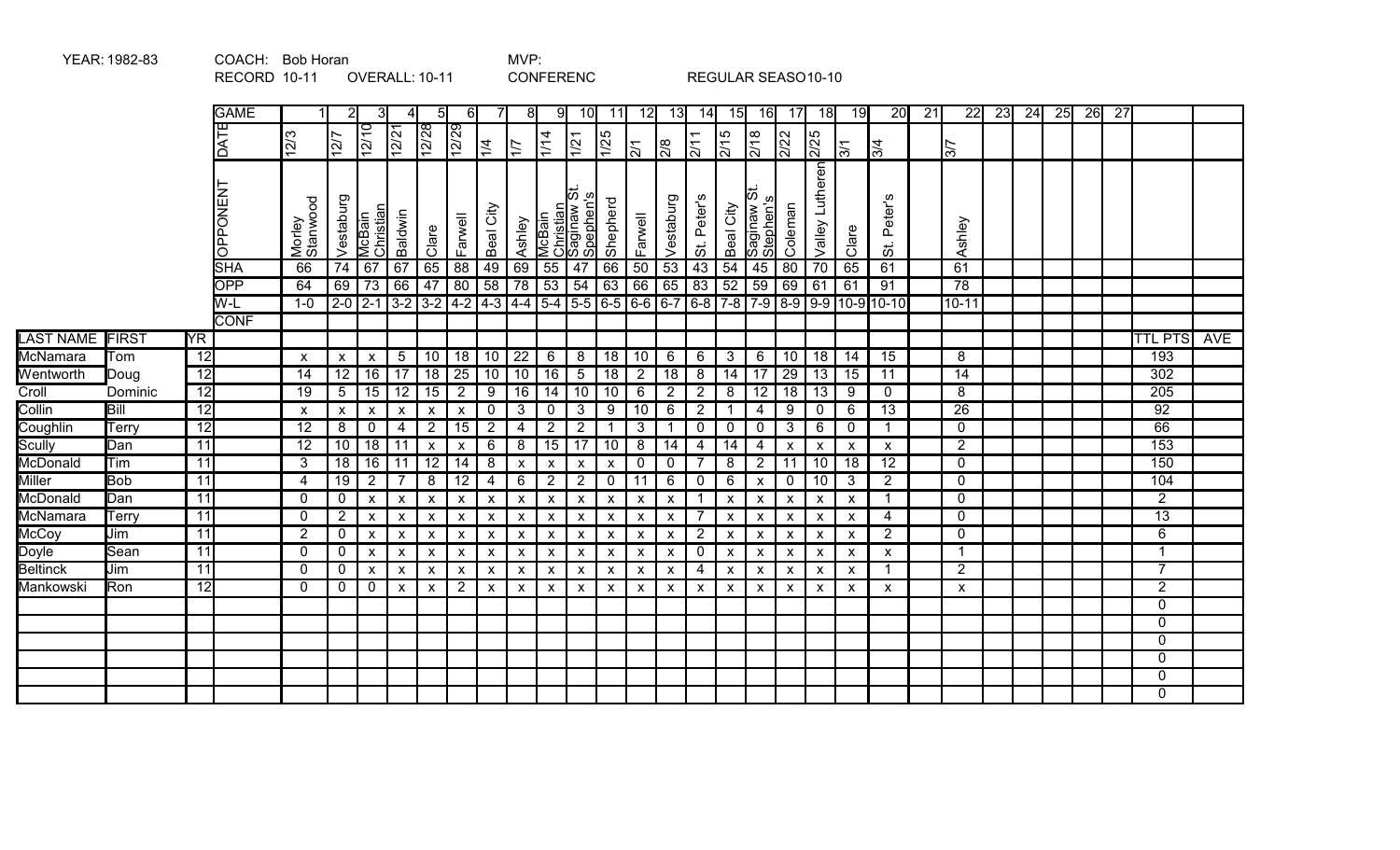|                  |              |                 | RECORD 12-1     |                           |                           |                     | OVERALL: 12-11            |                           |                           |                           |                           | <b>CONFERENC</b>                      |                           |                           |                           |                           |                           |                               |                                              | REGULAR SEASOI10-10                   |                           |                                   |                                                                                                                                                                             |                 |                                       |                    |                                   |    |    |                 |                       |     |
|------------------|--------------|-----------------|-----------------|---------------------------|---------------------------|---------------------|---------------------------|---------------------------|---------------------------|---------------------------|---------------------------|---------------------------------------|---------------------------|---------------------------|---------------------------|---------------------------|---------------------------|-------------------------------|----------------------------------------------|---------------------------------------|---------------------------|-----------------------------------|-----------------------------------------------------------------------------------------------------------------------------------------------------------------------------|-----------------|---------------------------------------|--------------------|-----------------------------------|----|----|-----------------|-----------------------|-----|
|                  |              |                 | <b>GAME</b>     |                           |                           |                     |                           | 5                         | 6I                        |                           | 8                         | 91                                    | 10 <sup>l</sup>           | 11                        | 12                        | 13                        | 14                        | 15                            | 16                                           | 17                                    | 18                        | 19                                | 20                                                                                                                                                                          | $\overline{21}$ | $\overline{22}$                       | $\overline{23}$    | 24                                | 25 | 26 | $\overline{27}$ |                       |     |
|                  |              |                 | DATE            | 12/4                      | 12/8                      | 12/11               | 12/15                     | 12/29                     | $\sqrt{2/30}$             | $\frac{2}{112}$           | 1/15                      | $\frac{611}{1}$                       |                           |                           | 1/29                      | $\frac{1}{2}$             | 2/9                       | $\frac{2}{12}$                | 2/16                                         | 2/19                                  | 2/23                      | 2/26                              | 15                                                                                                                                                                          |                 | 3/11                                  | 3/13               | 3/16                              |    |    |                 |                       |     |
|                  |              |                 | <b>LN3NOddO</b> | Morley<br>Stanwood        | Vestaburg                 | McBain<br>Christian | Ashley                    | Farwell                   | Clare                     | Marion                    | McBain<br>Christiar       | Beal City                             | Saginaw<br>Stephen's      | Shepherd                  | Clare                     | Farwell                   | Baldwin                   | ဖ<br>Pete'<br>$\ddot{\sigma}$ | Beal City                                    | ಹ<br><b>S</b><br>Saginaw<br>Stephen's | Coleman                   | Valley Lutheren                   | Pete's<br>$\ddot{\sigma}$                                                                                                                                                   |                 | Vestaburg                             | City<br>Beal       | Flint Holy<br>Rosary              |    |    |                 |                       |     |
|                  |              |                 | <b>SHA</b>      | 55                        | 68                        | 42                  | $\overline{54}$           | $\overline{54}$           | 54                        | $\overline{79}$           | $\overline{54}$           | 50                                    | $\overline{37}$           | 66                        | 45                        | $\overline{51}$           | $\overline{73}$           | $\overline{57}$               | $\overline{58}$                              | $\overline{38}$                       | 65                        | 64                                | $\overline{53}$                                                                                                                                                             |                 | $\overline{54}$                       | 58                 | $\overline{52}$                   |    |    |                 |                       |     |
|                  |              |                 | <b>OPP</b>      | $\overline{57}$           | 48                        | $\overline{36}$     | 53                        | $\overline{38}$           | 63                        | $\overline{33}$           | 45                        | $53 \mid 74$                          |                           | 58                        | 60                        | 50                        | 54                        | 83                            | 69                                           | 37                                    | 79                        | $\overline{77}$                   | 83                                                                                                                                                                          |                 | 44                                    | 47                 | 66                                |    |    |                 |                       |     |
|                  |              |                 | $W-L$           |                           | $0-1$ 1-1                 |                     | $2 - 1$ 3 - 1 4 - 1       |                           | $4-2$ 5-2                 |                           |                           |                                       |                           |                           |                           |                           |                           |                               |                                              |                                       |                           |                                   | $\boxed{6-2}$ $\boxed{6-3}$ $\boxed{6-4}$ $\boxed{7-4}$ $\boxed{7-5}$ $\boxed{8-5}$ $\boxed{9-5}$ $\boxed{9-6}$ $\boxed{9-7}$ $\boxed{10-8}$ $\boxed{10-9}$ $\boxed{10-10}$ |                 |                                       | 11-10 12-10 12-11  |                                   |    |    |                 |                       |     |
|                  |              |                 | <b>CONF</b>     |                           |                           |                     |                           |                           |                           |                           |                           |                                       |                           |                           |                           |                           |                           |                               |                                              |                                       |                           |                                   |                                                                                                                                                                             |                 |                                       |                    |                                   |    |    |                 |                       |     |
| <b>LAST NAME</b> | <b>FIRST</b> | YR.             |                 |                           |                           |                     |                           |                           |                           |                           |                           |                                       |                           |                           |                           |                           |                           |                               |                                              |                                       |                           |                                   |                                                                                                                                                                             |                 |                                       |                    |                                   |    |    |                 | <b>TTL PTS</b>        | AVE |
| <b>McNamara</b>  | Tom          | $\overline{11}$ |                 | $\overline{12}$           | 9                         | $\overline{2}$      | 6                         | 4                         | $\overline{2}$            | 4                         | $\overline{2}$            | 4                                     | 6                         | $\sqrt{5}$                | $\mathbf{3}$              | $\overline{4}$            | 8                         | 16                            | $\overline{12}$                              | 5                                     | $\boldsymbol{\mathsf{x}}$ | 9                                 | 4                                                                                                                                                                           |                 | 9                                     | 6                  | 9                                 |    |    |                 | 141                   |     |
| Croll            | Dominic      | 11              |                 | 3                         | 8                         | 10                  | 5                         | 6                         | $\overline{4}$            | 10                        | $\mathbf 0$               | 6                                     | $\overline{4}$            | -1                        | $\mathbf 0$               | 4                         | 10                        |                               | $\mathbf 0$                                  | 10                                    | 11                        | 8                                 | 3                                                                                                                                                                           |                 | 6                                     | 11                 | $\overline{4}$                    |    |    |                 | 131                   |     |
| McCann           | John         | 12              |                 | 8                         | 17                        | 11                  | 6                         | 8                         | 9                         | 15                        | 11                        | 6                                     | 7                         | 11                        | $\overline{4}$            | 3                         | 19                        | 3                             | 10                                           | 8                                     | -7                        | $\boldsymbol{\mathsf{x}}$         | $\overline{2}$                                                                                                                                                              |                 | $\overline{2}$                        | 8                  | $\overline{7}$                    |    |    |                 | 182                   |     |
| <b>Miller</b>    | Bill         | $\overline{12}$ |                 | 6                         | 10                        | $\overline{9}$      | $\overline{12}$           | $\overline{2}$            | $\overline{10}$           | 6                         | $\overline{12}$           | 9                                     | $\overline{2}$            | $\overline{7}$            | $\overline{8}$            | 8                         | 10<br>$\overline{17}$     | $\,6$                         | 6                                            | 4                                     | $\,6$                     | $\overline{2}$<br>$\overline{20}$ | $\overline{6}$                                                                                                                                                              |                 | $\overline{2}$<br>$\overline{12}$     | $\mathbf 0$        | $\overline{2}$<br>$\overline{10}$ |    |    |                 | 145                   |     |
| Wohlsched        | Brian        | $\overline{12}$ |                 | $\overline{10}$           | 8                         |                     | 14                        | $\overline{12}$           | $\overline{17}$           | $\overline{11}$           | $\overline{9}$            | $\overline{8}$                        | 6                         | 8                         | $\overline{13}$           | $\overline{11}$           |                           | 11                            | $\overline{14}$                              | 4                                     | $\overline{12}$           |                                   | $\overline{13}$                                                                                                                                                             |                 |                                       | $\overline{13}$    |                                   |    |    |                 | 260                   |     |
| Collin Jr.       | Bill         | 11              |                 | $\overline{7}$            | $6\phantom{1}$            | 3 <sup>1</sup>      | $\overline{2}$            | 4                         | $\mathbf 0$               | $\overline{2}$            | $\mathbf 0$               | 0                                     | $\overline{0}$            | $\,6$                     | $\mathbf{1}$              | $\mathbf 0$               | $\mathbf 0$               | $\overline{2}$                | $\mathbf 0$                                  | $\boldsymbol{\mathsf{x}}$             | 4                         |                                   | 4                                                                                                                                                                           |                 | 0                                     | X                  | 0                                 |    |    |                 | 42<br>$\overline{22}$ |     |
| <b>Brehm</b>     | Tom          | $\overline{12}$ |                 | 5                         | $\overline{\mathbf{4}}$   | $\mathbf 0$         | 4                         | $\overline{2}$            | $\pmb{\mathsf{x}}$        | $\sqrt{5}$                | $\overline{2}$            | $\pmb{\mathsf{X}}$<br>$\overline{17}$ | $\boldsymbol{\mathsf{x}}$ | $\pmb{\mathsf{x}}$        | $\boldsymbol{\mathsf{x}}$ | $\pmb{\mathsf{X}}$        | $\pmb{\mathsf{X}}$        | $\pmb{\mathsf{X}}$            | $\boldsymbol{\mathsf{x}}$<br>$\overline{10}$ | X<br>$\overline{7}$                   | X                         | $\pmb{\times}$                    | X                                                                                                                                                                           |                 | $\boldsymbol{\mathsf{x}}$             | $\pmb{\mathsf{X}}$ | $\pmb{\chi}$                      |    |    |                 | 164                   |     |
| Scully           | Dan          | 10              |                 | $\pmb{\mathsf{X}}$        | $\pmb{\mathsf{X}}$        | $\mathbf 0$         | $\sqrt{5}$                | $\overline{2}$            | $\overline{4}$            | $\overline{10}$           | $\overline{8}$<br>10      |                                       | $\mathbf 0$               | 11<br>17                  | 10<br>$\overline{6}$      | $\overline{8}$<br>13      | $\pmb{\mathsf{X}}$        | 6                             |                                              |                                       | $\overline{10}$           | 15                                | 8                                                                                                                                                                           |                 | 11                                    | $\overline{16}$    | $6\phantom{a}$                    |    |    |                 | 81                    |     |
| Fitzpatrick      | <b>Mike</b>  | 12<br>11        |                 | $\pmb{\mathsf{X}}$        | $\pmb{\mathsf{X}}$        | X                   | $\pmb{\mathsf{X}}$        | $\overline{4}$            | $\overline{4}$            | $\overline{4}$            |                           | $\overline{0}$                        | $\overline{4}$            |                           |                           |                           | $\overline{9}$            | 6                             | $\overline{4}$                               | $\boldsymbol{\mathsf{x}}$             | $\boldsymbol{\mathsf{x}}$ | $\boldsymbol{\mathsf{X}}$         | $\pmb{\mathsf{X}}$                                                                                                                                                          |                 | $\pmb{\mathsf{X}}$<br>$\overline{12}$ | $\pmb{\mathsf{X}}$ | $\mathbf 0$<br>$6\phantom{a}$     |    |    |                 | 70                    |     |
| Wentworth        | Doug         | 11              |                 | $\mathbf{3}$              | $\overline{4}$            | $\pmb{\mathsf{X}}$  | $\pmb{\mathsf{X}}$        | $\overline{4}$            | 4                         | 4                         | $\mathbf 0$               | $\pmb{\mathsf{X}}$                    | $\overline{4}$            | $\pmb{\times}$            | $\mathbf 0$               | $\pmb{\mathsf{X}}$        | $\pmb{\mathsf{X}}$        | $\pmb{\mathsf{X}}$            | $\overline{4}$                               | $\mathbf 0$                           | 12                        | 9                                 | $\overline{2}$<br>$\overline{9}$                                                                                                                                            |                 |                                       | $\overline{2}$     |                                   |    |    |                 | $\overline{25}$       |     |
| Coughlin         | Terry        | 11              |                 | $\mathbf 1$               | $\overline{2}$            | X                   | $\boldsymbol{\mathsf{X}}$ | 6                         | $\boldsymbol{\mathsf{X}}$ | 6                         | $\mathbf 0$               | $\pmb{\mathsf{X}}$                    | $\mathbf 0$               | $\pmb{\chi}$              | $\boldsymbol{\mathsf{x}}$ | $\pmb{\mathsf{X}}$        | $\boldsymbol{\mathsf{x}}$ | X                             | $\boldsymbol{\mathsf{x}}$                    | $\boldsymbol{\mathsf{x}}$             | -1                        | $\boldsymbol{\mathsf{x}}$         |                                                                                                                                                                             |                 | $\boldsymbol{\mathsf{X}}$             | $\pmb{\mathsf{X}}$ | $\mathbf 0$<br>$\mathbf 0$        |    |    |                 | $\overline{10}$       |     |
| Mankowski        | Ron<br>Tim   | 10              |                 | $\boldsymbol{\mathsf{x}}$ | $\pmb{\chi}$              | X                   | X                         | $\boldsymbol{0}$          | $\boldsymbol{\mathsf{X}}$ | $\overline{2}$            | $\mathbf 0$               | X                                     | 4                         | X                         | $\pmb{\mathsf{x}}$        | $\boldsymbol{\mathsf{X}}$ | X                         | X                             | X                                            | $\boldsymbol{\mathsf{x}}$             | $\overline{2}$            | X                                 | 2                                                                                                                                                                           |                 | $\boldsymbol{\mathsf{x}}$             | X                  | 8                                 |    |    |                 | 10                    |     |
| McDonald         |              |                 |                 | $\boldsymbol{\mathsf{x}}$ | $\boldsymbol{\mathsf{x}}$ | $\mathsf{x}$        | $\boldsymbol{\mathsf{x}}$ | $\boldsymbol{\mathsf{x}}$ | $\pmb{\times}$            | $\boldsymbol{\mathsf{x}}$ | $\boldsymbol{\mathsf{x}}$ | $\pmb{\mathsf{X}}$                    | $\boldsymbol{\mathsf{x}}$ | $\boldsymbol{\mathsf{x}}$ | $\pmb{\mathsf{X}}$        | $\mathsf{x}$              | $\pmb{\mathsf{X}}$        | X                             | $\boldsymbol{\mathsf{x}}$                    | $\boldsymbol{\mathsf{x}}$             | X                         | $\boldsymbol{\mathsf{x}}$         | X                                                                                                                                                                           |                 | $\boldsymbol{\mathsf{x}}$             | $\overline{2}$     |                                   |    |    |                 | $\mathbf 0$           |     |
|                  |              |                 |                 |                           |                           |                     |                           |                           |                           |                           |                           |                                       |                           |                           |                           |                           |                           |                               |                                              |                                       |                           |                                   |                                                                                                                                                                             |                 |                                       |                    |                                   |    |    |                 | 0                     |     |
|                  |              |                 |                 |                           |                           |                     |                           |                           |                           |                           |                           |                                       |                           |                           |                           |                           |                           |                               |                                              |                                       |                           |                                   |                                                                                                                                                                             |                 |                                       |                    |                                   |    |    |                 |                       |     |
|                  |              |                 |                 |                           |                           |                     |                           |                           |                           |                           |                           |                                       |                           |                           |                           |                           |                           |                               |                                              |                                       |                           |                                   |                                                                                                                                                                             |                 |                                       |                    |                                   |    |    |                 | 0<br>$\Omega$         |     |
|                  |              |                 |                 |                           |                           |                     |                           |                           |                           |                           |                           |                                       |                           |                           |                           |                           |                           |                               |                                              |                                       |                           |                                   |                                                                                                                                                                             |                 |                                       |                    |                                   |    |    |                 | 0                     |     |
|                  |              |                 |                 |                           |                           |                     |                           |                           |                           |                           |                           |                                       |                           |                           |                           |                           |                           |                               |                                              |                                       |                           |                                   |                                                                                                                                                                             |                 |                                       |                    |                                   |    |    |                 | 0                     |     |
|                  |              |                 |                 |                           |                           |                     |                           |                           |                           |                           |                           |                                       |                           |                           |                           |                           |                           |                               |                                              |                                       |                           |                                   |                                                                                                                                                                             |                 |                                       |                    |                                   |    |    |                 | $\overline{0}$        |     |
|                  |              |                 |                 |                           |                           |                     |                           |                           |                           |                           |                           |                                       |                           |                           |                           |                           |                           |                               |                                              |                                       |                           |                                   |                                                                                                                                                                             |                 |                                       |                    |                                   |    |    |                 |                       |     |

YEAR: 1981-82 COACH: Bob Horan COACH: NVP: